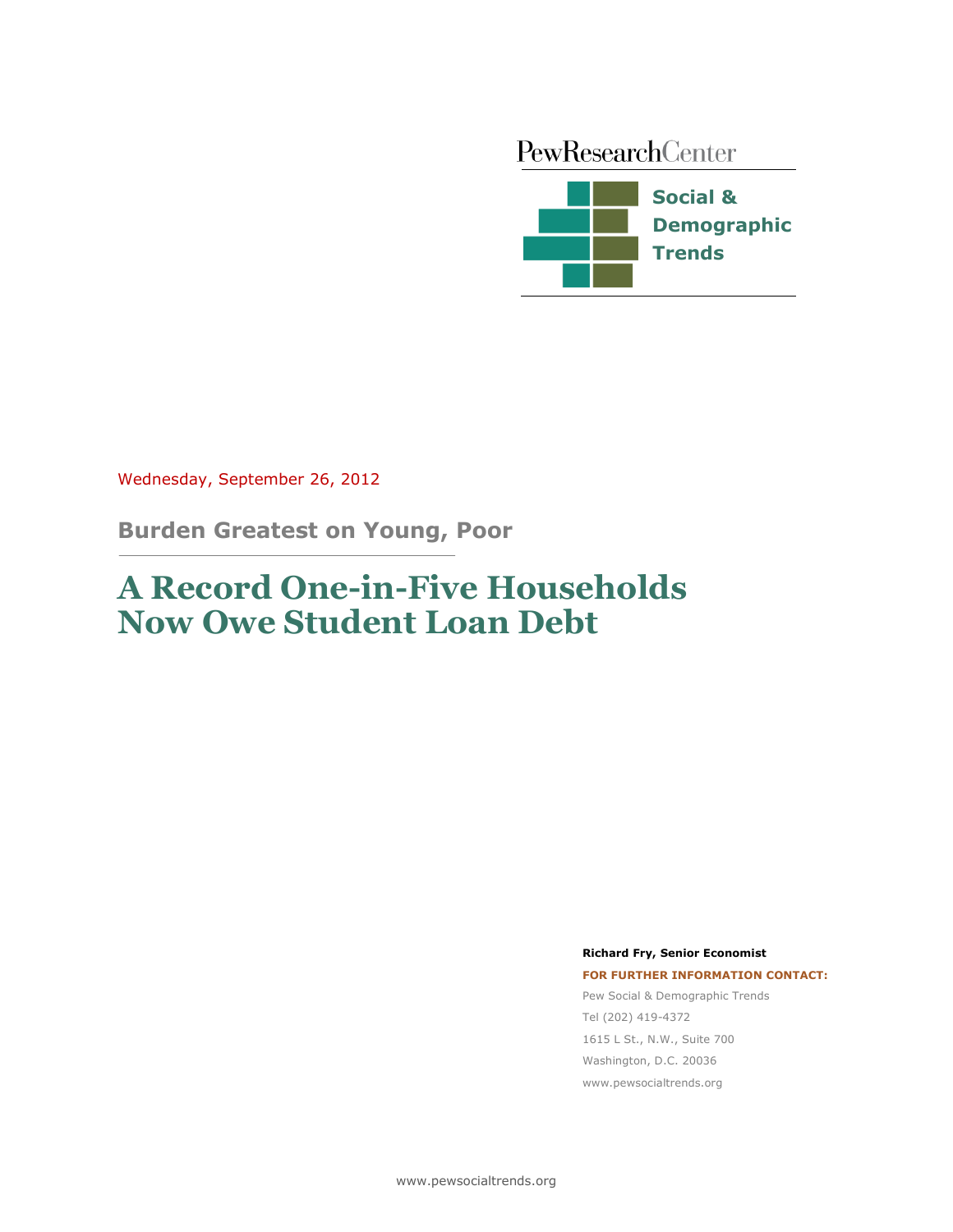# Table of Contents

|                                                                | PAGE |
|----------------------------------------------------------------|------|
| Overview                                                       | 1    |
| About the Report                                               | 5    |
| Section 1: The Growth of Outstanding Student Debt              | 7    |
| Section 2: Who Owes the Outstanding Student Debt?              | 10   |
| Section 3: Student Debt and the Household Ability to Pay       | 13   |
| Section 4: Student Debt and the Deleveraging of Household Debt | 18   |
| References                                                     | 21   |
| Appendix A: Data Source and Methodology                        | 23   |
| Appendix B: Additional Tables                                  | 26   |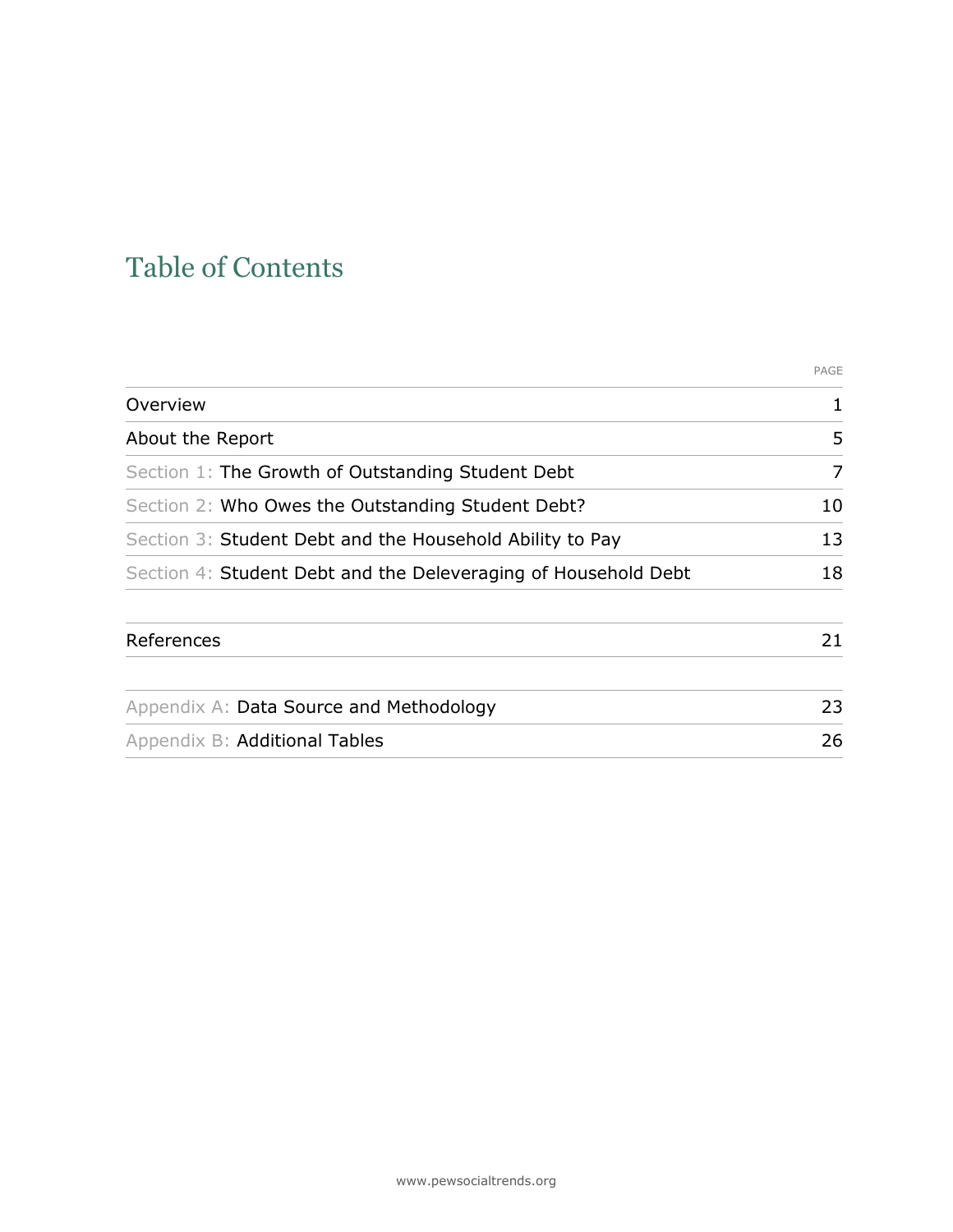# A Record One-in-Five Households Now Owe Student Loan Debt

## *By Richard Fry*

## **OVERVIEW**

 $\overline{a}$ 

About one out of five (19%) of the nation's households owed student debt in 2010, more than double the share two decades earlier<sup>1</sup> and a significant rise from the 15% that owed such debt in 2007, just prior to the onset of the Great Recession, according to a Pew Research Center analysis of newly available government data.

The Pew Research analysis also finds that a record 40% of all households headed by someone younger than age 35 owe such debt, by far the highest share among any age group.

It also finds that, whether computed as a share of household income or assets, the relative burden of student loan debt is greatest for households in the bottom fifth of the income spectrum, even though members of such

## **Households with Outstanding Student Debt, 1989-2010**



Note: Includes education loans that are currently in deferment and loans in scheduled repayment period.

Source: Pew Research Center tabulations of Survey of Consumer Finances data

PEW RESEARCH CENTER

households are less likely than those in other groups to attend college in the first place. 2

Since 2007 the incidence of student debt has increased in nearly every demographic and economic category, as has the size of that debt.

Among households owing student debt, the average outstanding student loan balance increased from \$23,349 in 2007 to \$26,682 in 2010. Most debtor households had less than

 $1$  Outstanding student loan debt includes education loans that are currently in deferment and loans in their scheduled repayment period.

 $2$  The National Center for Education Statistics tracked the college attendance of spring 2002 high school sophomores. By 2006, 52% of those in families with incomes below \$20,000 had attended a postsecondary institution. In contrast, 91% of graduates in families with income in excess of \$100,000 had attended a postsecondary institution (Bozick and Lauff, 2007).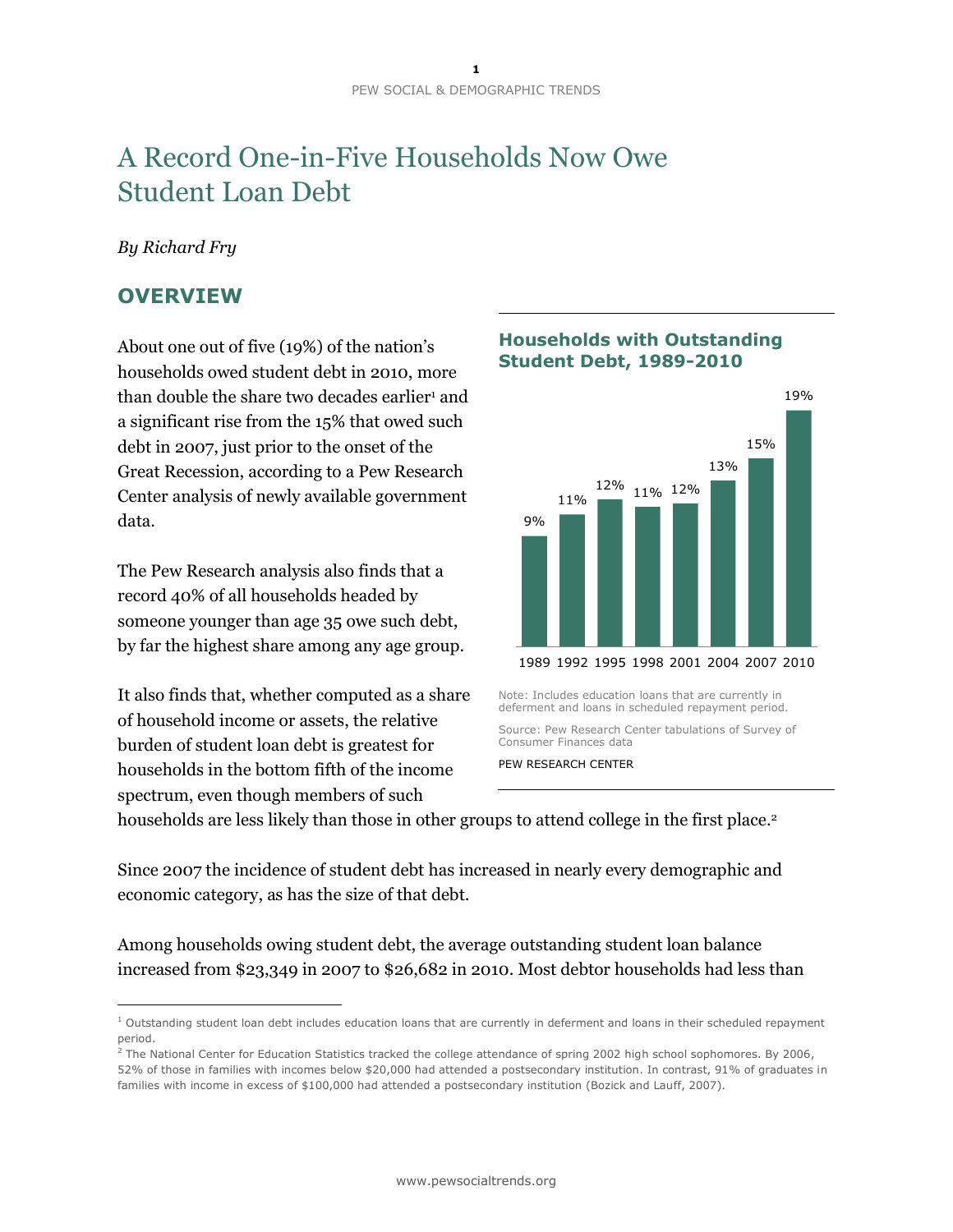\$50,000 in outstanding student debt in 2010, but the share of households owing elevated amounts has increased. In 2007, 10% of student debtors owed more than \$54,238. By 2010, 10% of student debtor households owed more than \$61,894 (all dollar figures adjusted for inflation and in 2011 dollars).

While every income group had more total student loan debt in 2010 than in 2007, the increases were greatest at the two extremes of the income distribution households in the lowest fifth



## **Households with Outstanding Student Debt, by Age of Head, 1989-2010**

of households by annual income and in the highest fifth—than in the middle three-fifths.

In 2010 the least affluent fifth of households owed 13% of the outstanding student debt, up from 11% in 2007. Similarly the share of the outstanding student debt pie owed by the richest fifth of households rose from 28% in 2007 to 31% in 2010.

While those at the upper end of the income scale are more likely than others to owe student loan debt, when one considers the resources that households have at their disposal to meet their debts, the relative burden of student loans is much greater for those at the lower end. In 2010 outstanding student debt was nearly a quarter (24%) of the household income of the lowest fifth of households by annual income. By comparison, households in the ninth decile of household income owed only 7 cents of student debt for every dollar of household income received, and those in the tenth decile (90 percent and higher) owed just 2 cents of student debt for every dollar of household income.

Because outstanding student debt has been rising and household incomes have been falling since 2007, outstanding educational debt has risen as a share of household income for all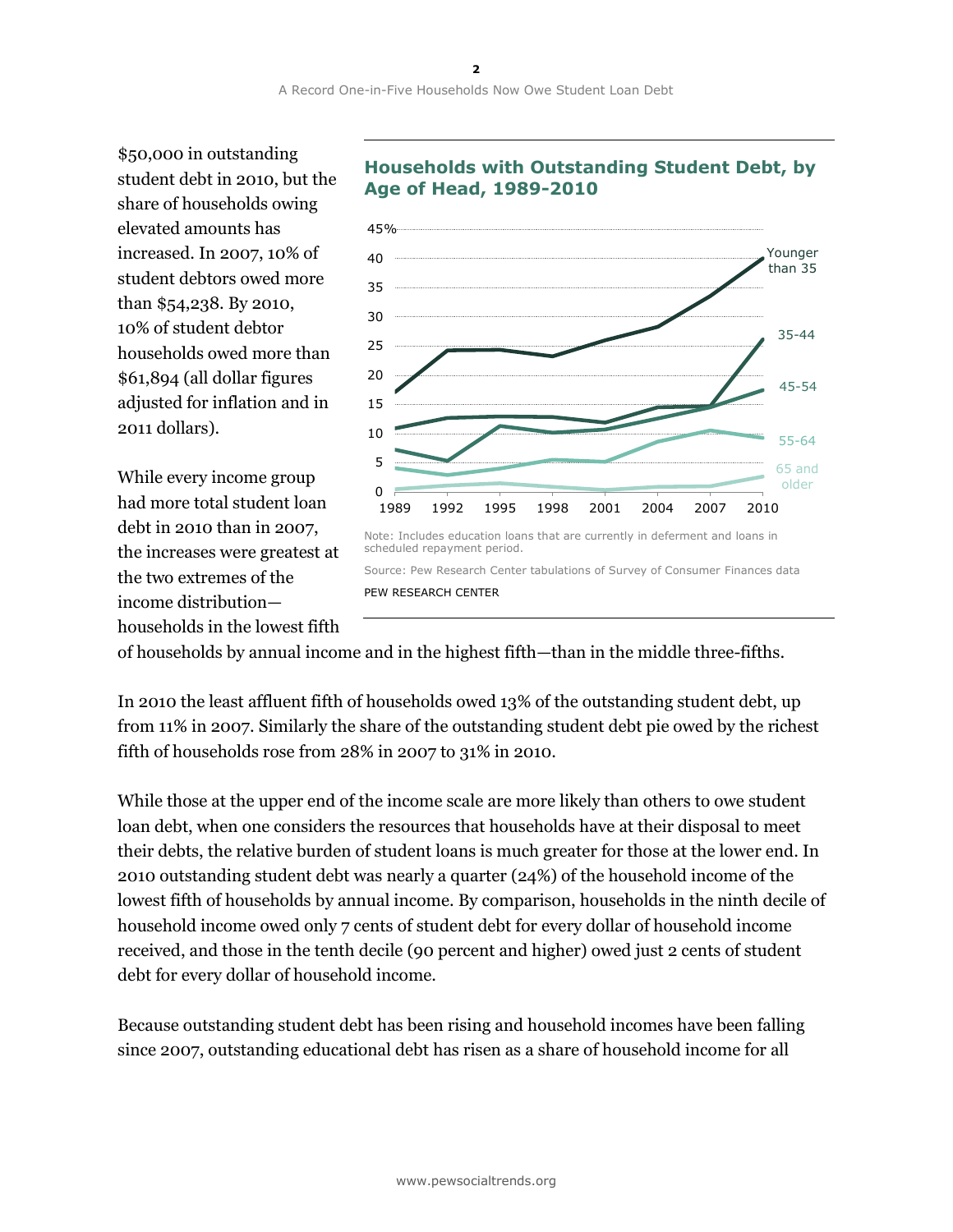income groups considered. The outstanding studentdebt-to-income ratio nearly doubled for the richest fifth of households from 2007 to 2010, but it remains the case that in both years the ratio of student debt to income was markedly higher for the lowest fifth of households by income. Student debt represented 15 cents of every dollar of household income for the lowest fifth of households in 2007. Even with the recent run-up, educational debt represents a much smaller share of household income for the richest fifth of households in comparison to the lowest fifth of households by annual income.

Leverage ratios, or comparing the outstanding student debt to the household's assets, tell a similar story. The outstanding student debt in 2010 was 2.2% of the total value of the assets owned by the lowest fifth of households by income. The student debt was only 1.1% of the assets owned by the richest ninth decile of households and a mere 0.2% of the assets

## **The Average Student Debt Outstanding among Households with Student Debt, 1989-2010**

*In 2011 dollars*



Note: Includes education loans that are currently in deferment and loans in scheduled repayment period.

Source: Pew Research Center tabulations of Survey of Consumer Finances data PEW RESEARCH CENTER

## **Outstanding Student Loan Debt Owed as Share of Household Income, by Household Income Group, 2010**



Note: Includes education loans that are currently in deferment and loans in scheduled repayment period.

Source: Pew Research Center tabulations of 2010 Survey of Consumer Finances data PEW RESEARCH CENTER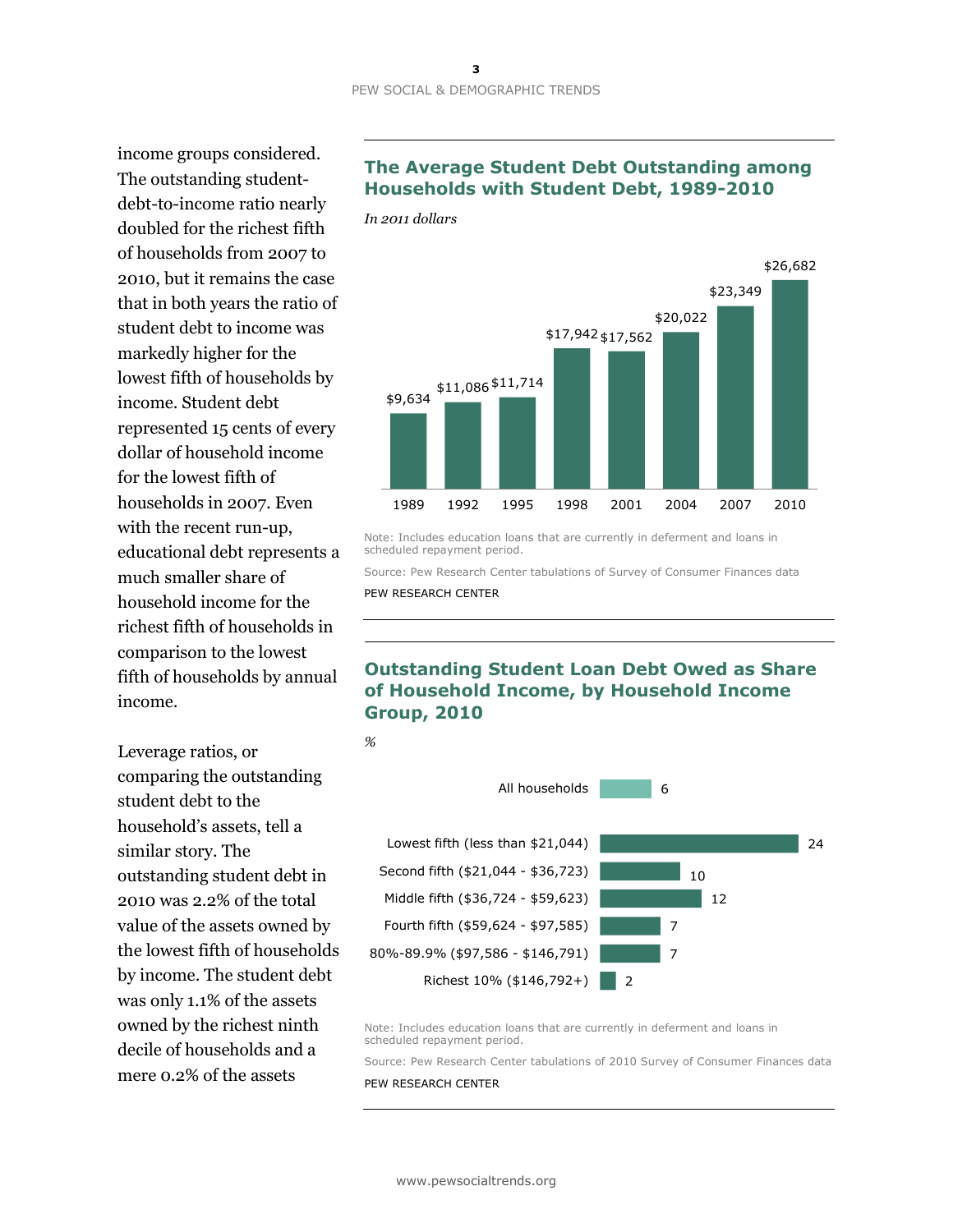owned by the richest tenth of households.

Rising student debt burdens can also be evaluated in light of the other debts owed by households, such as property-related debt, credit card debt and all installment debt. Student debt is a growing share, rising from 3% of outstanding total debt owed by households in 2007 to 5% of all debts in 2010. This reflects growing outstanding student debt and the fact that households have reduced their other debts. Average household indebtedness fell from

\$105,297 in 2007 to \$100,720 in 2010.<sup>3</sup>

The decline in total indebtedness in spite of rising student debt burdens has not been shared by all households. The average total indebtedness of the lowest fifth of households by annual income rose from \$17,579 in 2007 to \$26,779 in 2010. Total indebtedness for households in the middle and upper fifths of the income distribution either remained unchanged or declined. The lowest income households have mounting debt obligations in addition to mounting student debt obligations, while the nation's higher income households have declining other debts in the face of mounting student debt obligations.

 $\overline{a}$ 

## **Outstanding Student Loan Debt Owed as Share of Household Income, 2007 and 2010**



Note: Includes education loans that are currently in deferment and loans in scheduled repayment period.

Source: Pew Research Center tabulations of Survey of Consumer Finances data PEW RESEARCH CENTER

## **Mean Total Debts by Household Income Group, 2007 and 2010**

| In 2011 dollars         |           |           |
|-------------------------|-----------|-----------|
|                         | 2007      | 2010      |
| All households          | \$105,297 | \$100,720 |
| <b>Household income</b> |           |           |
| Lowest fifth            | \$17,579  | \$26,779  |
| Second fifth            | \$33,139  | \$35,600  |
| Middle fifth            | \$73,920  | \$73,424  |
| Fourth fifth            | \$137,676 | \$116,223 |
| 80%-89.9%               | \$199,960 | \$175,195 |
| Richest 10%             | \$328,287 | \$327,912 |
|                         |           |           |

Note: The mean is calculated among all households, including those without any debt.

Source: Pew Research Center tabulations of Survey of Consumer Finances data

 $3$  This average is calculated including households with no debt as well as those with any debt.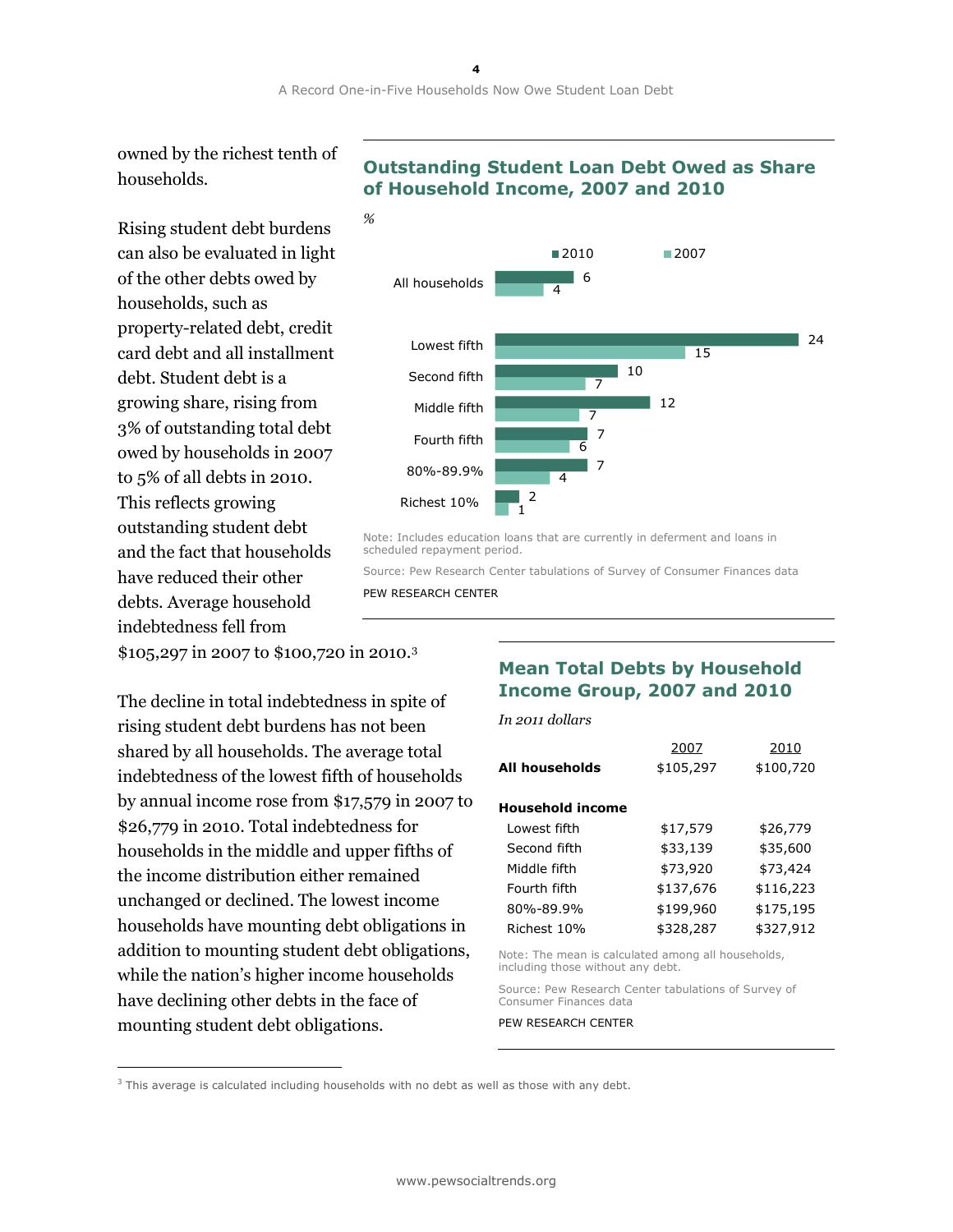## **About the Report**

This report examines outstanding student loan debt in the context of the debtor household's other debts, assets and other measures of economic ability to handle the student debt. It is based on the Survey of Consumer Finances (SCF), a triennial survey of the financial characteristics of U.S. households sponsored by the Board of Governors of the Federal Reserve with the cooperation of the U.S. Department of the Treasury. The most recent SCF is 2010. The SCF questionnaire has undergone only minor revisions since 1989, and this report analyzes SCF data from 1989 to 2010. The SCF is the nation's foremost source of data on the wealth or net worth of the nation's households and use of financial services (as well as the demographic characteristics of the households). Numerous data sources provide detailed information on college student borrowing and its relation to other components of students' financing their education (for example, the National Postsecondary Student Aid Study, or NPSAS). The value of the SCF is that it sheds light on the role of student debt among persons no longer enrolled in postsecondary education as well as the other debts, assets and wider economic context of student debtors.

"Student debt" or "college debt" in this report refers to outstanding education-related installment debt and includes loans that are currently in deferment as well as loans in their schedule repayment period.

"High school graduate" comprises those who graduated with a regular diploma or its equivalent, such as a GED, but did not obtain any college education. The educational level "some college" refers to those who do not have a four-year college degree, but have completed some college credits, including those who received associate degrees. "College graduate" refers to anyone with at least a bachelor's degree, including those with a graduate or professional degree.

"Wealth" is the difference between the value of assets owned by a household (such as home, stocks and savings accounts) and its liabilities (such as mortgages, credit card debt and loans for education). The terms "net worth" and "wealth" are used interchangeably in this report.

Dollar amounts are adjusted for inflation and reported in 2011 dollars unless otherwise noted.

See Appendix A for additional details on the SCF and definitions of net worth, household income and household economic groups.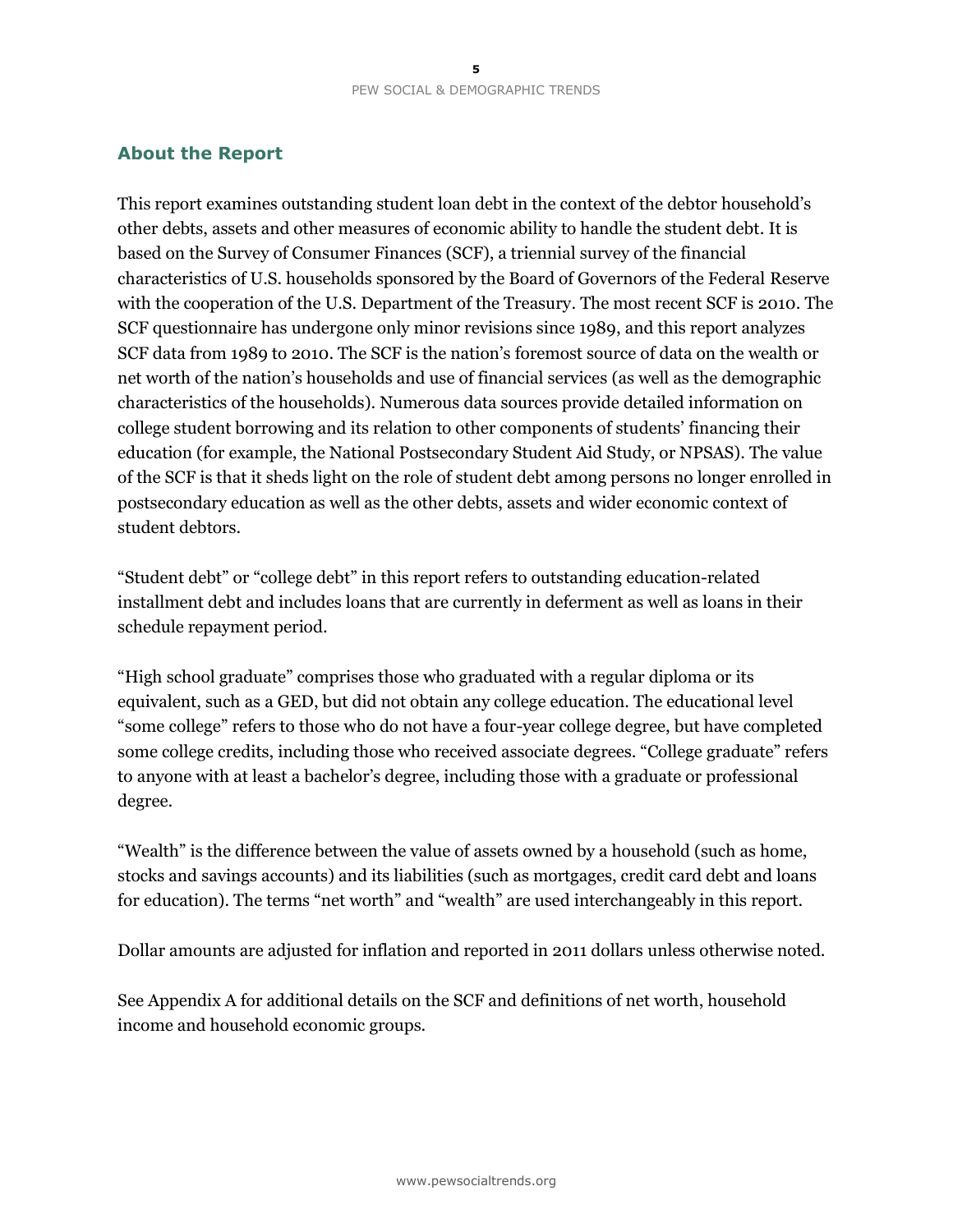This report was written by Richard Fry. Paul Taylor, executive vice president of the Pew Research Center and director of its Social and Demographic Trends project, assisted the writing of the overview and provided guidance on the structure of the report. Research assistant Seth Motel provided expert assistance with the preparation of charts and formatting the report. The report was number-checked by research assistant Eileen Patten and Motel. The report was copy-edited by Marcia Kramer.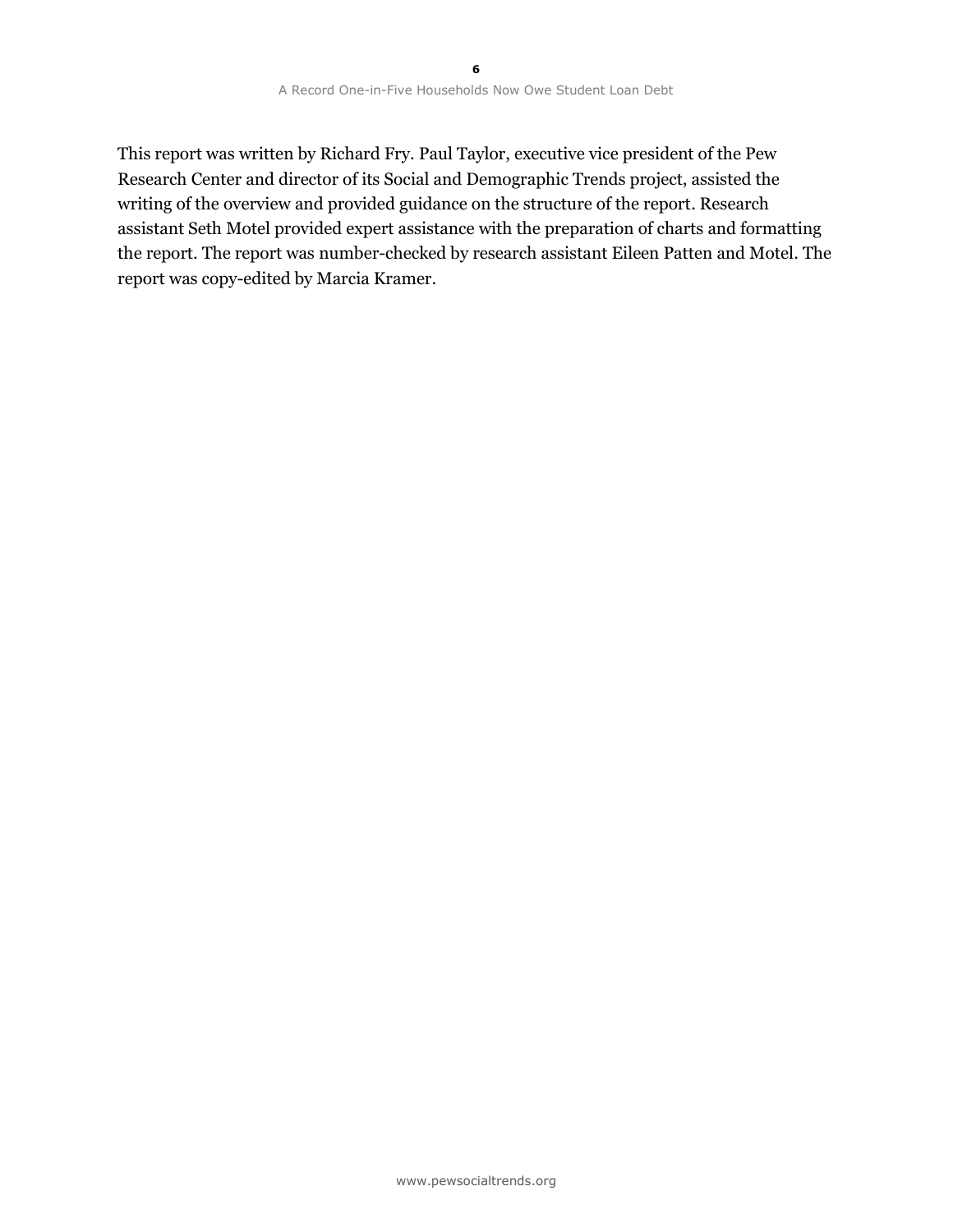## **SECTION 1: THE GROWTH OF OUTSTANDING STUDENT DEBT**

As the nation's aggregate outstanding student loan debt approaches \$1 trillion (Federal Reserve Bank of New York, 2012), recently released Federal Reserve data on household finances reveal a sharp rise in the proportion of households having outstanding student loans. Nationally, in 2010 nearly one-in-five households (19%) owed student loans. In 1989 less than one-in-ten households had outstanding educational loans. As recently as 2007 only 15% of households had student debt, and thus amid the widely noted meltdown in the nation's stock of wealth accompanying the Great Recession (Bricker et al., 2012), more households have student debt obligations.

The increase over 20 years in the share of households with education debt has occurred among most demographic and economic groups (see the first table in Appendix B). For

## **Households with Outstanding Student Debt, 1989-2010**



Note: Includes education loans that are currently in deferment and loans in scheduled repayment period.

Source: Pew Research Center tabulations of Survey of Consumer Finances data

PEW RESEARCH CENTER

example, among households by the age of the household head, more older as well as younger households had outstanding student debt in 2010 than in 1989. In regard to the rise in the propensity to have student debt since 2007, all age groups with the exception of households headed by those ages 55 to 64 experienced an increase. By 2010 40% of households headed by those younger than 35 had outstanding student debt, and 26% of households headed by those ages 35 to 44 had outstanding student loan obligations.

Among households owing student debt, the mean outstanding student loan balance was \$26,682 in 2010. This average conceals considerable variation in the amount owed. The median amount owed was \$13,410, and thus a majority of households paying student debt owe less than \$14,000. More than three-quarters of households with student debt have balances less than \$30,000. Yet, a nontrivial proportion of households paying student debt still owe at least \$50,000. Around 10% of households paying down student debt have outstanding balances in excess of \$62,000.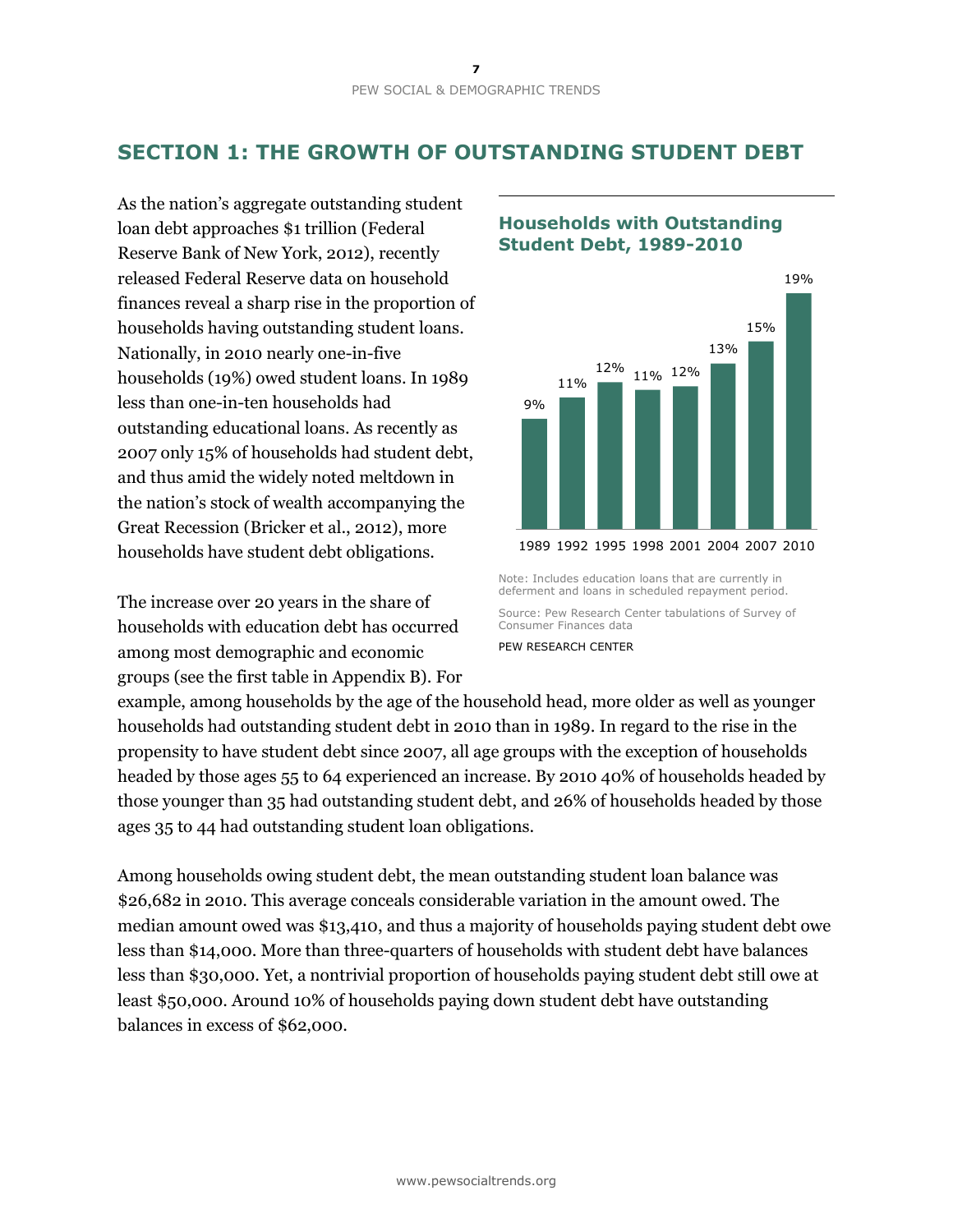The average outstanding student loan balance among households with student debt has been rising. As previously reported by the Federal Reserve, the average amount owed rose 14%, from \$23,349 in 2007 to \$26,682 in 2010 (Bricker et al., 2012).

The increase in outstanding student debt since 2007 is being driven by several factors. First, college enrollment has increased sharply during the Great Recession and tepid recovery. In fall 2007, 18.2 million students were enrolled in college (Snyder and Dillow, 2012). By fall 2010, 21.0 million students were pursuing college, a 15% increase.

Second, the trend has been for college students to increasingly borrow to finance their education, and when they do borrow, to borrow greater amounts (Hinze-Pifer and Fry, 2010).

In 2009-10, 51.1% of fulltime, first-time undergraduate students had a student loan, an increase from the 43.5% of such

## **Households with Outstanding Student Debt, by Age of Head, 1989-2010**



Note: Includes education loans that are currently in deferment and loans in scheduled repayment period.

Source: Pew Research Center tabulations of Survey of Consumer Finances data PEW RESEARCH CENTER

## **Outstanding Student Loan Balance among Households with Student Debt, 2010**

*in 2011 dollars*



Notes: Includes education loans that are currently in deferment and loans in scheduled repayment period.

Source: Pew Research Center tabulations of 2010 Survey of Consumer Finances data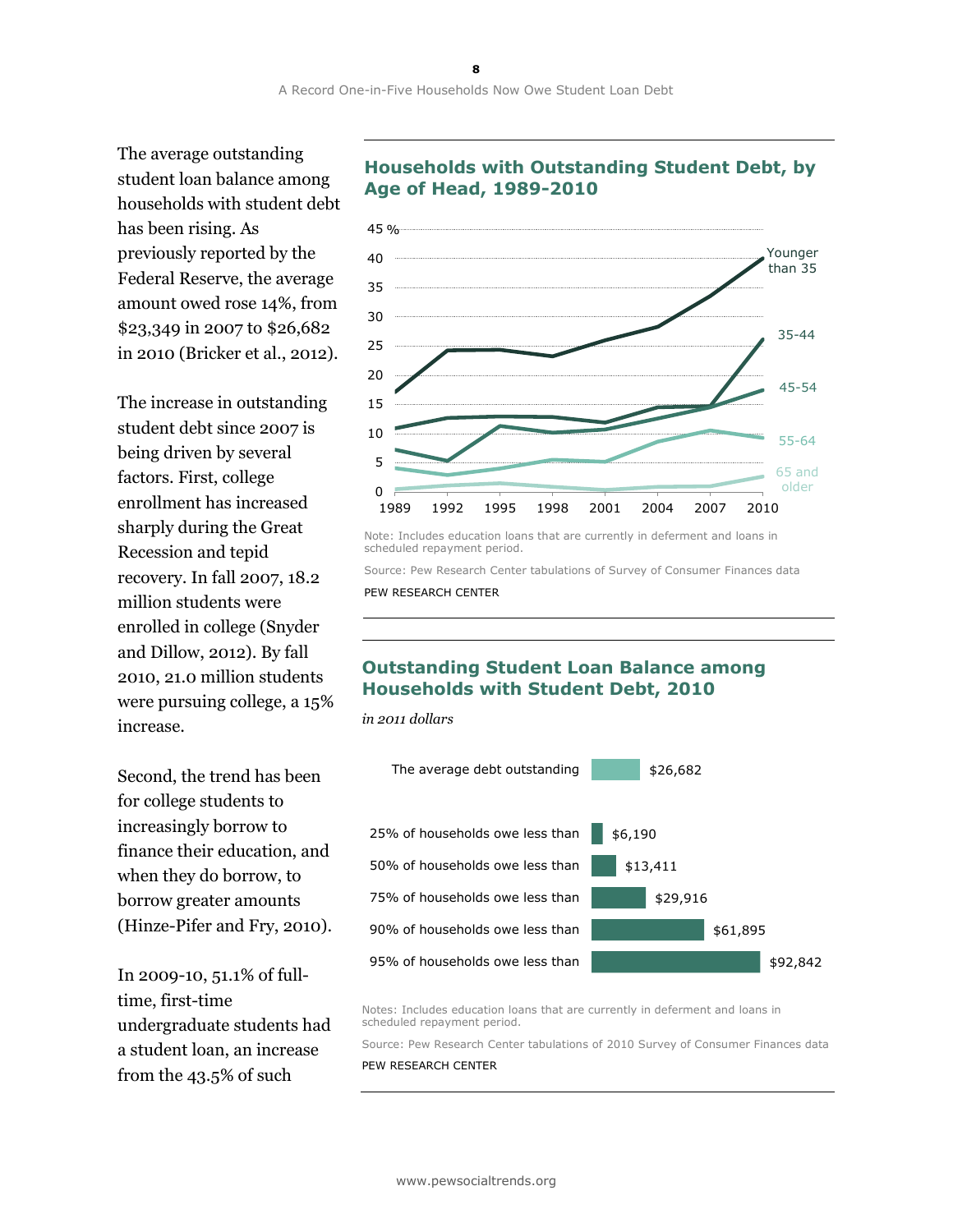*In 2011 dollars*

students in 2006-07 (Snyder and Dillow, 2012). As far as amounts borrowed, the average public, four-year college graduate had accumulated \$22,000 (in 2010 dollars) in debt upon receiving a bachelor's degree in 2009-10, up from \$20,500 (in 2010 dollars) in 2006-07 (College Board Advocacy and Policy Center, 2011).<sup>4</sup>

 $\overline{a}$ 

## **The Average Student Debt Outstanding among Households with Student Debt, 1989-2010**

\$9,634 \$11,086 \$11,714 \$17,942 \$17,562 \$20,022 \$23,349 \$26,682 1989 1992 1995 1998 2001 2004 2007 2010

Note: Includes education loans that are currently in deferment and loans in scheduled repayment period.

Source: Pew Research Center tabulations of Survey of Consumer Finances data

<sup>4</sup> The average reported is calculated only among those bachelor's degree recipients who borrowed. The average debt is lower if graduates who did not borrow at all are included. For private, nonprofit, four-year institutions, the average amount borrowed increased from \$27,300 in 2006-07 to \$28,100 in 2009-10.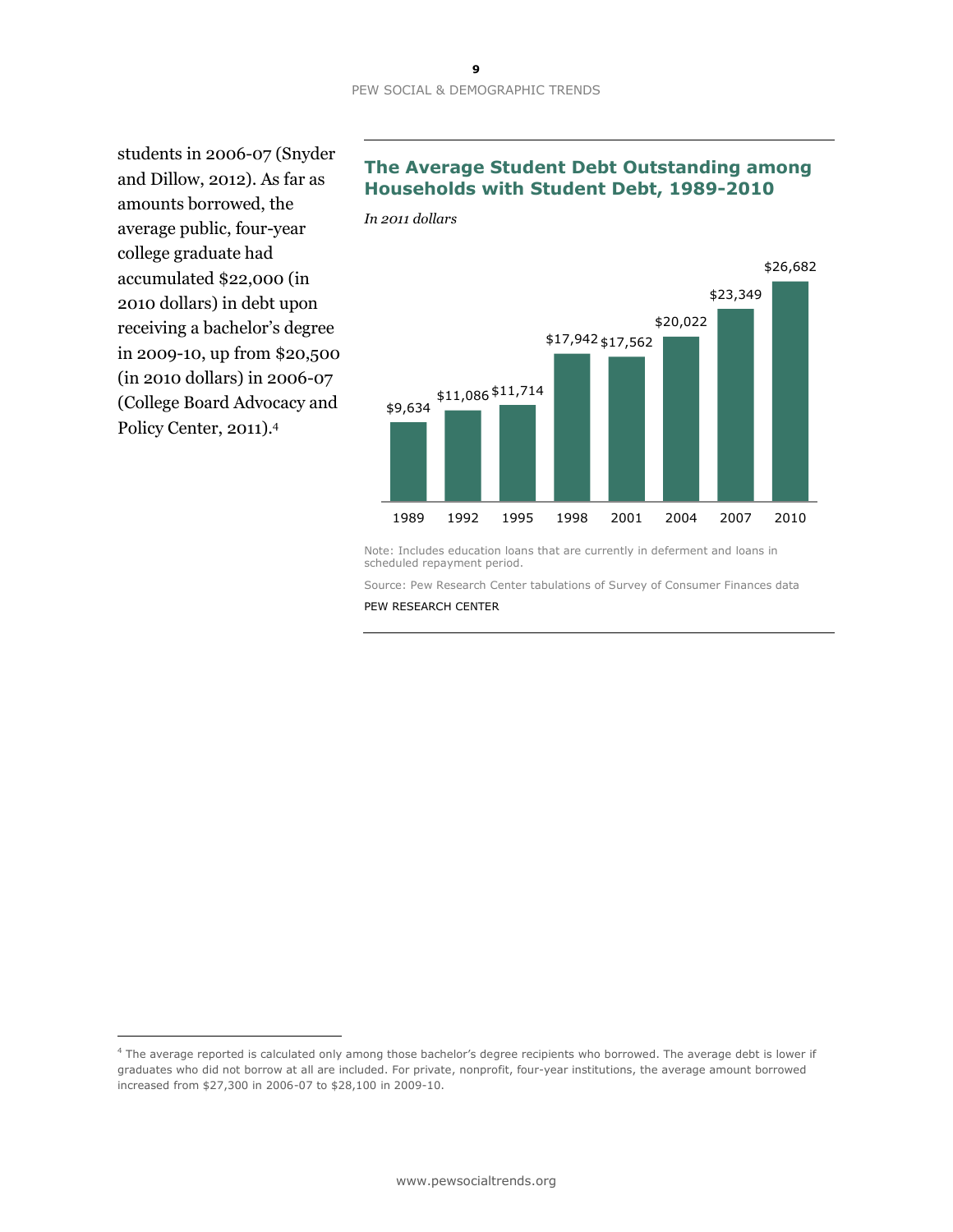## **SECTION 2: WHO OWES THE OUTSTANDING STUDENT DEBT?**

Most of the nation's outstanding student loan debt is owed by younger households. In 2010, 70% of the total student debt was owed by households headed by those under age 45. Nearly a fifth (18%) of the outstanding debt was owed by households age 45-54.<sup>5</sup>

The outstanding debt is overwhelmingly owed by relatively well-educated households. In 2010 nearly 90% of the debt was owed by households whose head had completed at least some college education and almost 70% was owed by households whose head had finished college. These households are "relatively welleducated" since only 56% of the nation's households in 2010 were headed by those who had at least completed some college education.

Since the nation's outstanding student debt is largely owed by the nation's younger households as well as better-educated households, it is not clear which households would be expected to owe student debt in terms of economic affluence.

By the yardstick of current household annual income, the 2010 outstanding student debt was disproportionately owed by the nation's middle- and upper-income households. The poorest two-fifths, or 40% of households (households with an annual income of \$36,723 or less), owe only 24% of the 2010 outstanding

 $\overline{a}$ 

## **Share of Outstanding Student Loan Debt Owed by Characteristics of the Household, 2010**

*%*

### **Age of household head**

| Younger than 35                     | 44  |
|-------------------------------------|-----|
| $35 - 44$                           | 26  |
| 45-54                               | 18  |
| 55-64                               | 10  |
| 65 and older                        | 2   |
|                                     | 100 |
| Highest education of household head |     |
| Less than HS diploma                | 1   |
| HS graduate                         | 11  |
| Some college                        | 19  |
| College graduate                    | 69  |

#### **Household annual income**

| Lowest fifth (less than \$21,044)  | 13 |
|------------------------------------|----|
| Second fifth (\$21,044 - \$36,723) | 11 |
| Middle fifth (\$36,724 - \$59,623) | フ3 |
| Fourth fifth (\$59,624 - \$97,585) | 22 |
| 80%-89.9% (\$97,586 - \$146,791)   | 17 |
| Richest 10% (\$146,792+)           | 14 |
|                                    |    |

#### **Household wealth**

| Lowest fourth (less than \$8,562)   | 58 |
|-------------------------------------|----|
| Second fourth (\$8,562 - \$79,739)  | 17 |
| Third fourth (\$79,740 - \$311,222) | 15 |
| 75%-89.9% (\$311,223 - \$982,565)   | 6  |
| Wealthiest 10% (\$982,566+)         | 3  |

Notes: First entry reads households headed by those younger than 35 owe 44% of the total outstanding student loan debt. Outstanding student loan debt includes education loans that are currently in deferment and loans in scheduled repayment period. Percentages may not total 100% due to rounding.

Source: Pew Research Center tabulations of 2010 Survey of Consumer Finances data

 $5$  This age distribution of student debt is consistent with other estimates of the distribution of the debt. The Federal Reserve Bank of New York analyzes a nationally representative set of consumer credit reports and hence examines outstanding student loan debt on the basis of individual borrowers rather than the household. In the third quarter of 2011, two-thirds of outstanding student debt was owed by borrowers under age 40 and 28% was owed by borrowers ages 40 to 59 (Brown et al., 2012).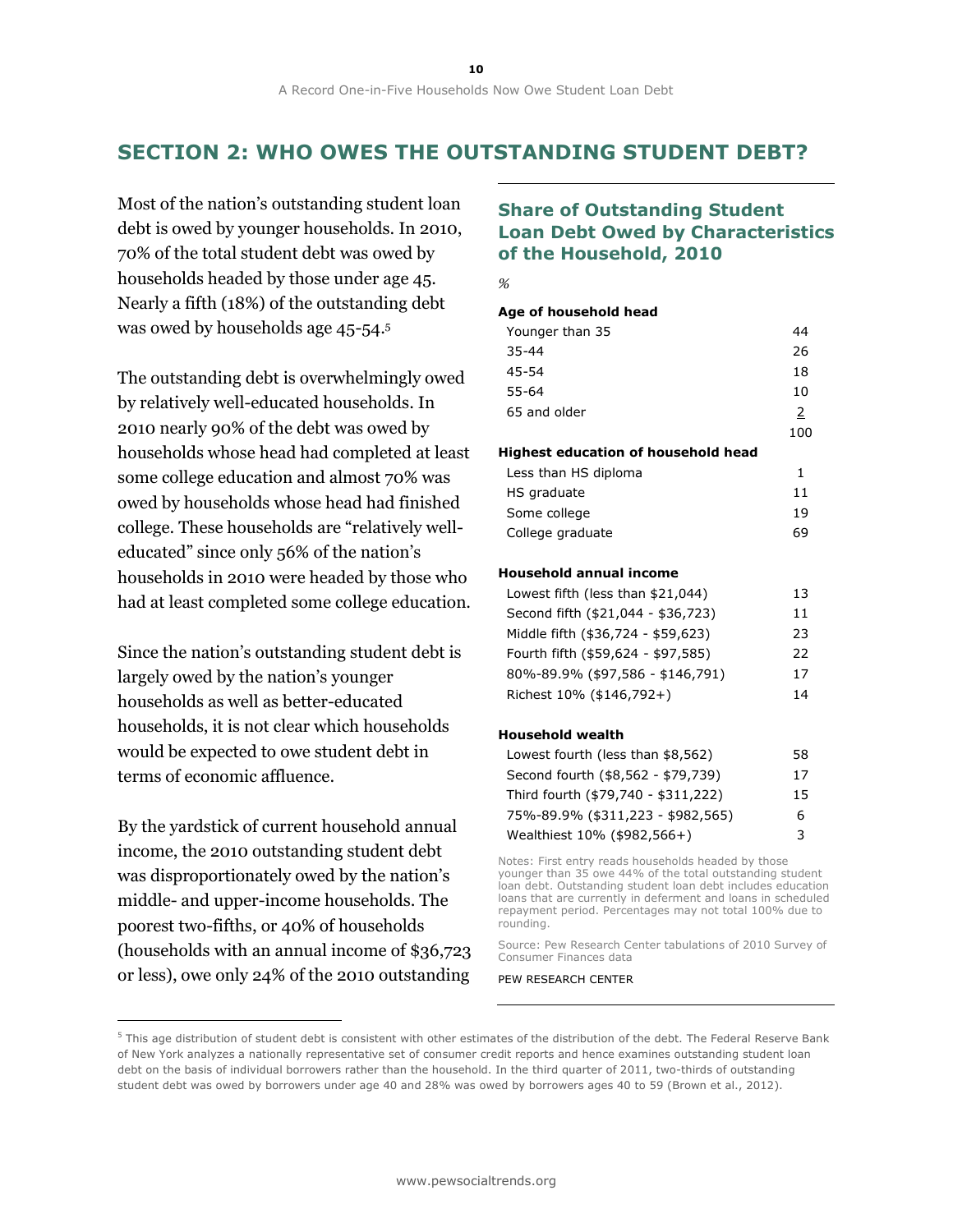student debt. The next richest 40% of households (those with an annual income between \$36,724 and \$97,585) owe 45% of the outstanding student debt. The richest fifth of households (those with an income of \$97,586 or more) owed 31% of the student debt.<sup>6</sup>

In terms of household wealth or net worth, the nation's least wealthy households owe most of the student debt. In 2010 the least wealthy fourth of households (those whose net worth is less than \$8,562) owed 58% of the outstanding student debt.

That the least wealthy owe most of the student debt reflects at least two factors: The student debt is largely owed by younger households, and for most households it takes many years to accumulate their nest eggs.

It also reflects the manner in which net worth is measured. Conventionally measured net worth equals the value of the household's assets minus liabilities. Outstanding student debt is included among the household's liabilities. But the household assets include only financial assets, properties, equity in businesses and other tangible assets (for example, jewelry and collectibles). Net worth does not include the value of human capital. Conventionally measured

net worth is biased to show that student debtors have less wealth because the debt is counted but the corresponding asset (i.e., human capital) is not included as an asset.<sup>7</sup>

## **Who Owes the Mounting Student Debt?**

In terms of household income, the nation's least well-off and most well-off households owe more of the outstanding student debt than in 2007. In 2007 the

 $\overline{a}$ 

## **Share of Outstanding Student Loan Debt Owed by Household Income Group, 2007 and 2010**



Note: Includes education loans that are currently in deferment and loans in scheduled repayment period.

Source: Pew Research Center tabulations of Survey of Consumer Finances data PEW RESEARCH CENTER

<sup>&</sup>lt;sup>6</sup> The income categories refer to before-tax household income in the 2009 calendar year.

 $7$  Unlike student debt, conventional net worth measurements are not biased to show that households with mortgages are less wealthy. The mortgage is included as a liability, and the property securing the mortgage is included as an asset.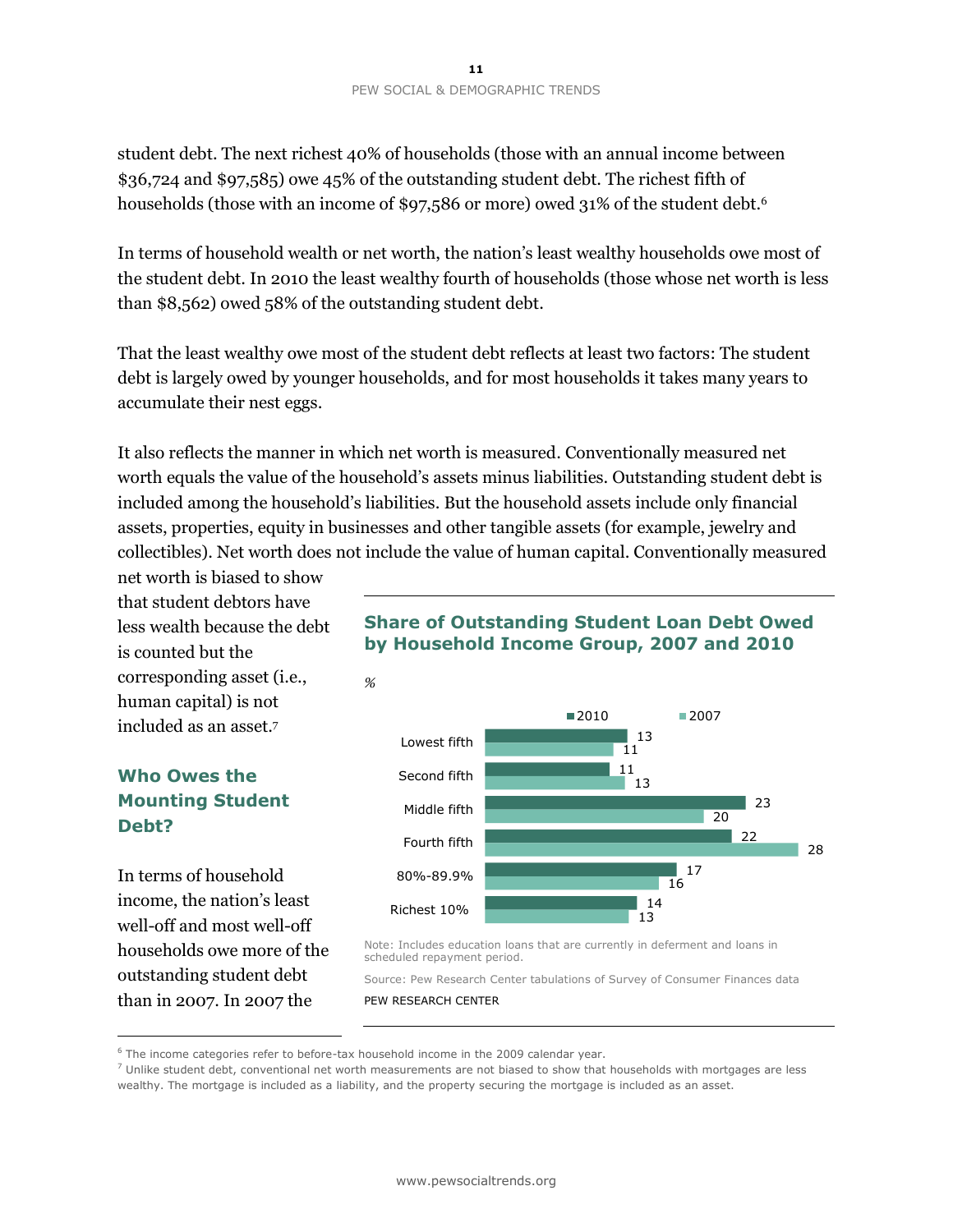poorest one-fifth of households owed 11% of the debt outstanding.<sup>8</sup> By 2010 they owed 13% of a significantly larger aggregate student debt. At the other end of the income spectrum, the richest one-fifth also owed a greater proportion of student debt. In 2007 the richest one-fifth of households owed 28% of the outstanding debt; by 2010 this income category owed 31% of the outstanding debt. Between 2007 and 2010, the middle three-fifths of households by income owed a shrinking share of a growing student debt pie.

 $\overline{a}$ 

 $8$  In 2007 the poorest one-fifth of households had incomes less than \$22,179, and the richest one-fifth of households had incomes in excess of \$106,147 (both in 2011 dollars).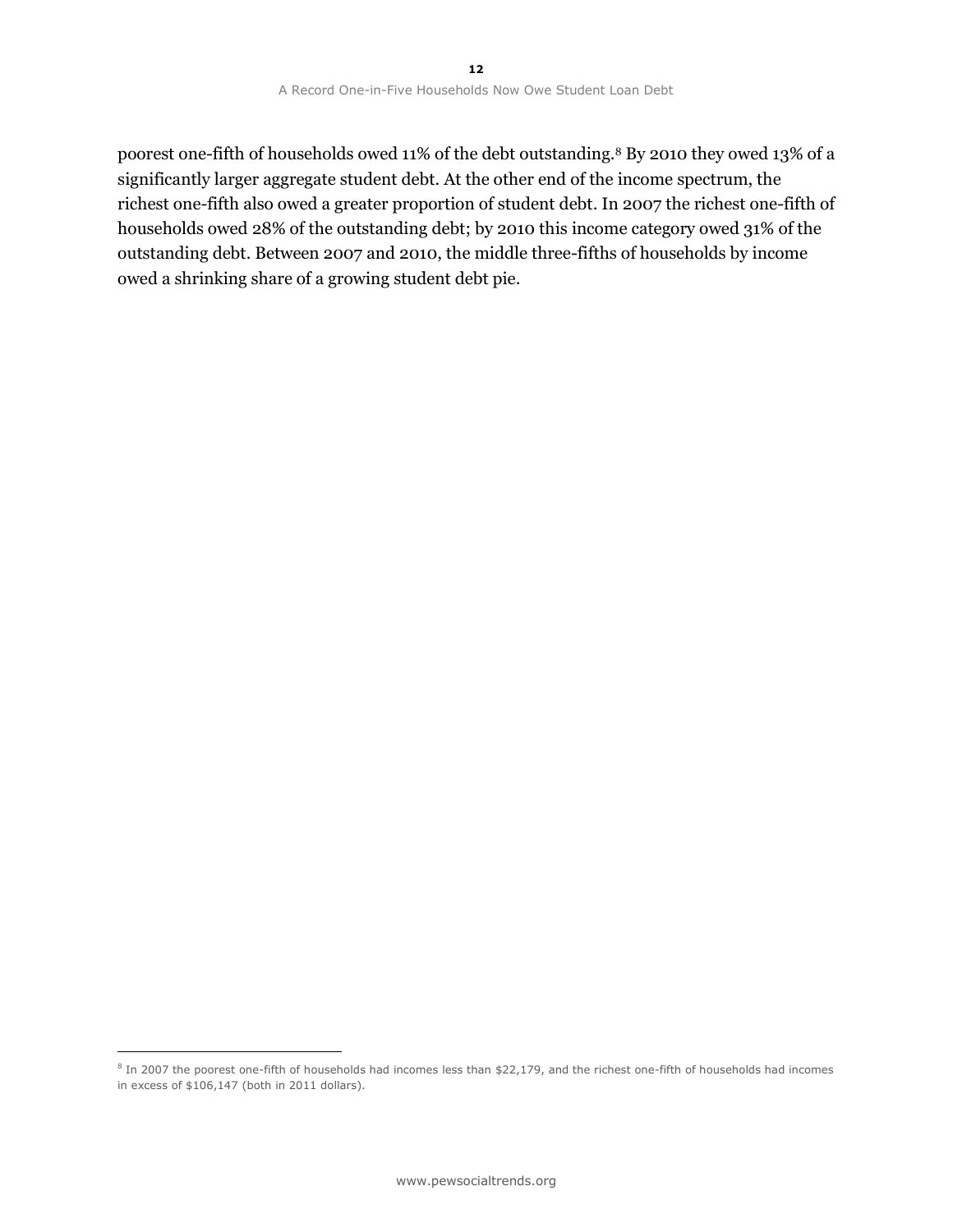## **SECTION 3: STUDENT DEBT AND THE HOUSEHOLD ABILITY TO PAY**

Whether student debt is growing increasingly burdensome for household finances involves not only the size of the outstanding loan balances but also changes in the household's other debts and its ability to pay those debts. This section evaluates mounting student debt in the context of two conventional measures of the household's ability to pay: its household income and its stock of assets. The next section presents evidence on the more well-known relationship of student debt to other types of household debt.

## **Outstanding Student Debt to Income**

Mounting student debt would be of less concern if household incomes were rising, but as measured by the SCF, annual household incomes have been falling since 2007 and the decline in household income has not been the same across richer and poorer households.

Among all households, mean annual household income fell from \$91,275 in 2007 to \$80,805 in 2010, or by 11%.

## **Mean Household Annual Income by Household Income Group, 2007 and 2010**



Source: Pew Research Center tabulations of Survey of Consumer Finances data PEW RESEARCH CENTER

## **Percentage Change in Real Mean Household Income, 2007-2010**

*%*



Source: Pew Research Center tabulations of Survey of Consumer Finances data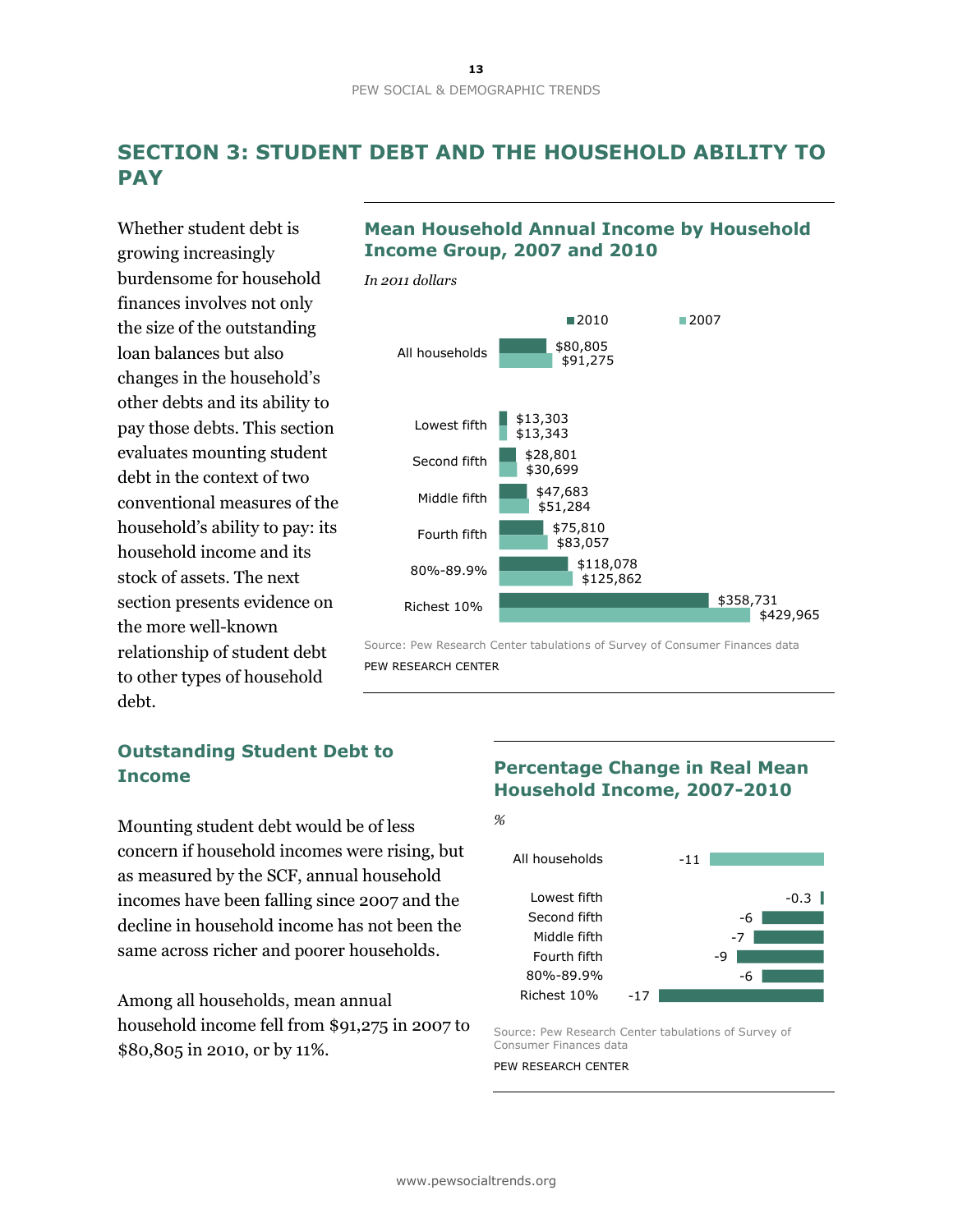The fifth of households with the lowest incomes did not experience as much of a decline in mean household income as more affluent households. In 2010 the average annual household income of the least affluent one-fifth of households was \$13,303, only slightly lower than its 2007 mean household income level of \$13,343.

From 2007 to 2010, the mean income of the richest 10% of households declined 17%, from \$429,965 to \$358,731.

## **Outstanding Student Loan Debt Owed as Share of Household Income, by Household Income Group, 2010**



Note: Includes education loans that are currently in deferment and loans in scheduled repayment period.

Source: Pew Research Center tabulations of 2010 Survey of Consumer Finances data PEW RESEARCH CENTER

Comparing the stock of outstanding student debt to household income, in 2010 the outstanding debt was 6% of household income. Another way of putting that is that households had 6 cents of outstanding student debt for every dollar of income received.

Though the least affluent one-fifth of households owe only 13% of the outstanding student debt in 2010, they also have low household incomes. As a result, the studentdebt-to-household-income ratio for the least well-off one-fifth of households was 24% in 2010, or their outstanding educational debt amounts to 24 cents for every dollar of their household income.

## **Outstanding Student Loan Debt Owed as Share of Household Income, 2007 and 2010**



Source: Pew Research Center tabulations of Survey of Consumer Finances data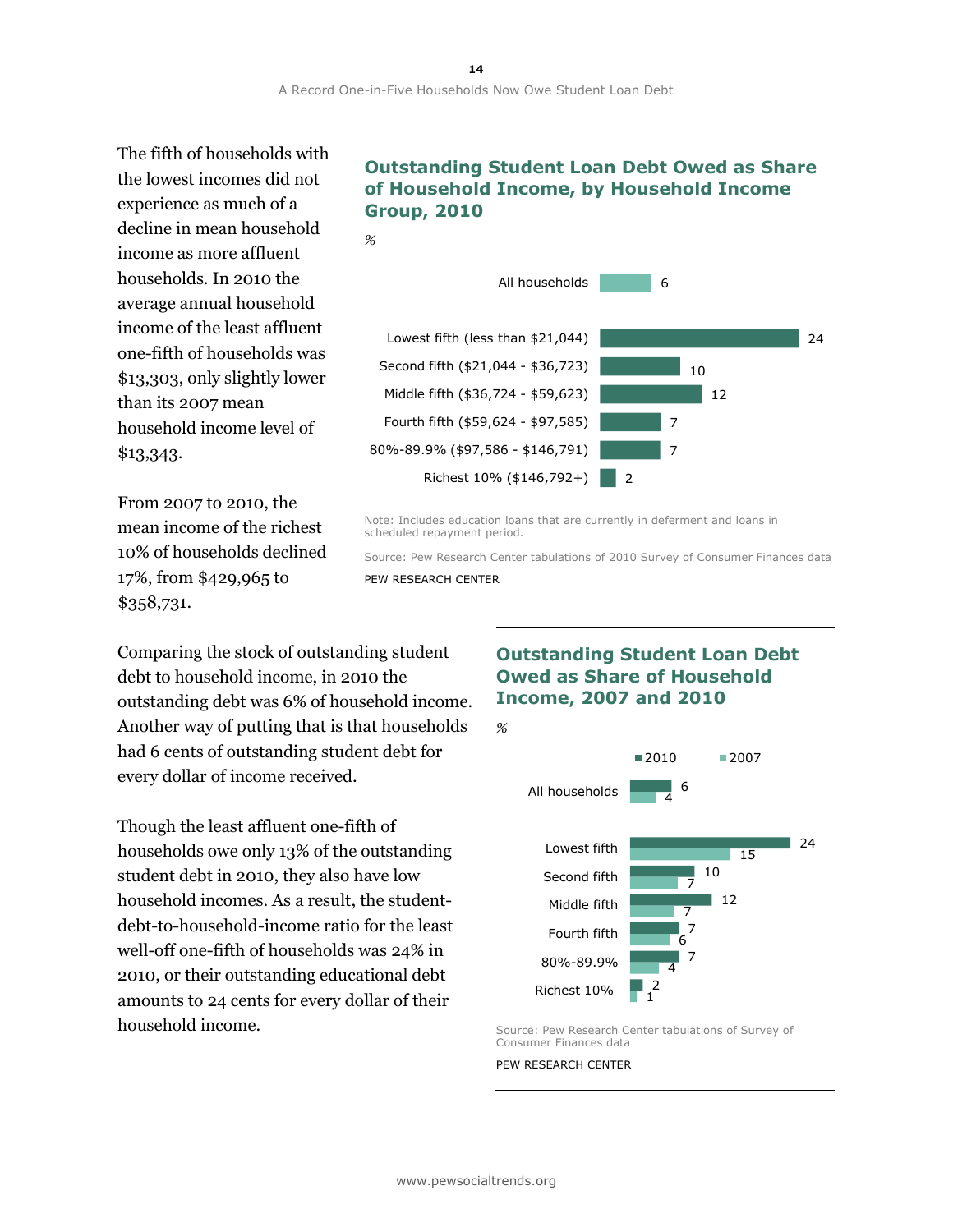#### **15** PEW SOCIAL & DEMOGRAPHIC TRENDS

Alternatively, households in the ninth decile of the household income distribution (those with an annual income between \$97,586 and \$146,791) or perhaps "upper middle income" owe 17% of the outstanding student debt in 2010. But their household incomes are much larger, and as a result their 2010 student-debt-to-income ratio was 7%, or outstanding student loan balances represented only 7 cents on every dollar of household income.

## **Mean Value of Assets by Household Income Group, 2007 and 2010**



PEW RESEARCH CENTER

Regarding trend, with outstanding student debt rising and household incomes falling from 2007 to 2010, the student-debt-to-income ratio markedly rose from 2007 to 2010. Across all households, outstanding student debt went from 4 cents on a dollar of income in 2007 to 6 cents in 2010.

For the richest one-fifth of households, the ratio of student debt to income grew significantly. For the richest 10% of households, it doubled from 1 cent on the dollar in 2007 to 2 cents on the dollar in 2010. For households in the ninth decile, the ratio of student debt to income nearly doubled from 4 cents on the dollar in 2007 to 7 cents in 2010.

In comparison, the ratio of student debt to income for the fifth of households with the lowest income increased from 15 cents on the dollar in 2007 to 24 cents in 2010. Although their household income did not decline from 2007 to 2010, these households owe a lot more student debt in 2010 than 2007 (13% of the student debt pie in 2010, up from 11% in 2007).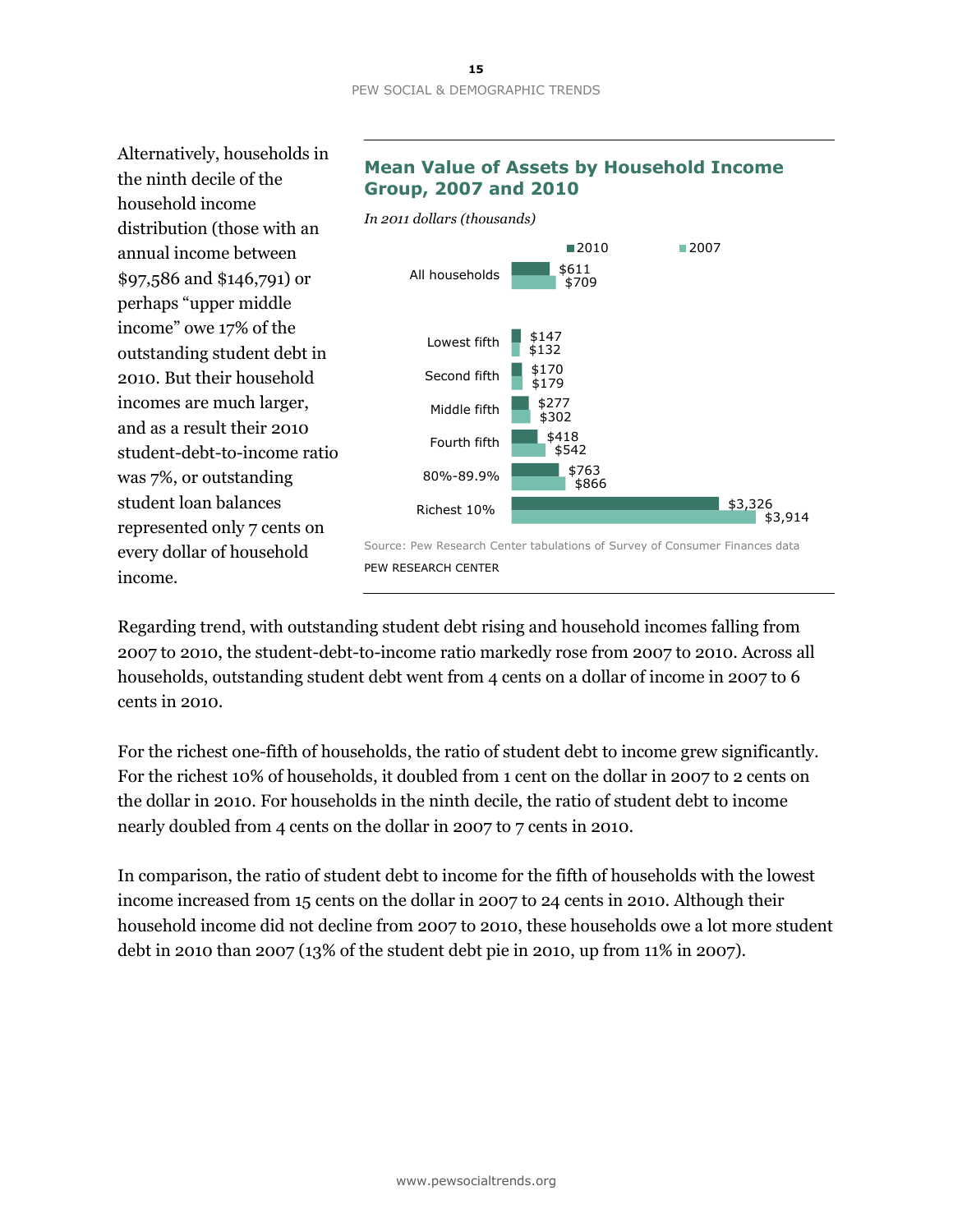## **Outstanding Student Debt to Assets**

*%*

Patterns and trends in the ratio of outstanding student debt to household assets tell a similar story as the debt-toincome ratio. In the SCF, household assets include the value of physical property (equity in properties, equity in automobiles and furnishings and collectibles), financial assets (stocks, bonds and retirement accounts) and equity in businesses. At least in principle, assets can be liquidated to pay off debts and thus debt-to-asset ratios serve as an alternative measure of a household's ability to handle debt.

## **Outstanding Student Loan Debt Owed as Share of Household Assets, by Household Income Group, 2010**



Source: Pew Research Center tabulations of 2010 Survey of Consumer Finances data PEW RESEARCH CENTER

Driven by the housing bust, the value of household assets sharply declined from 2007 to 2010. The mean value of assets among all households fell from \$709,000 in 2007 to \$611,000 in 2010.

The decline in the value of assets was not uniform across households. Mean assets for households in the lowest fifth of households by income actually increased from \$132,000 in 2007 to \$147,000 in 2010. Mean assets for households with higher incomes declined from 2007 to 2010.

Households in the lowest fifth of households by income have much less outstanding student debt than do households in the highest fifth. Households in the bottom fifth owe only 13% of the student debt in 2010, while the upper fifth owes 31% of the debt. But the assets of the bottom fifth of households pale in comparison to the assets of the richest fifth of households. The ratio of student debt to assets of the bottom fifth of households (2.2%) is at least twice the size of the ratio of the richest fifth of households. The outstanding student-debt-to-asset ratio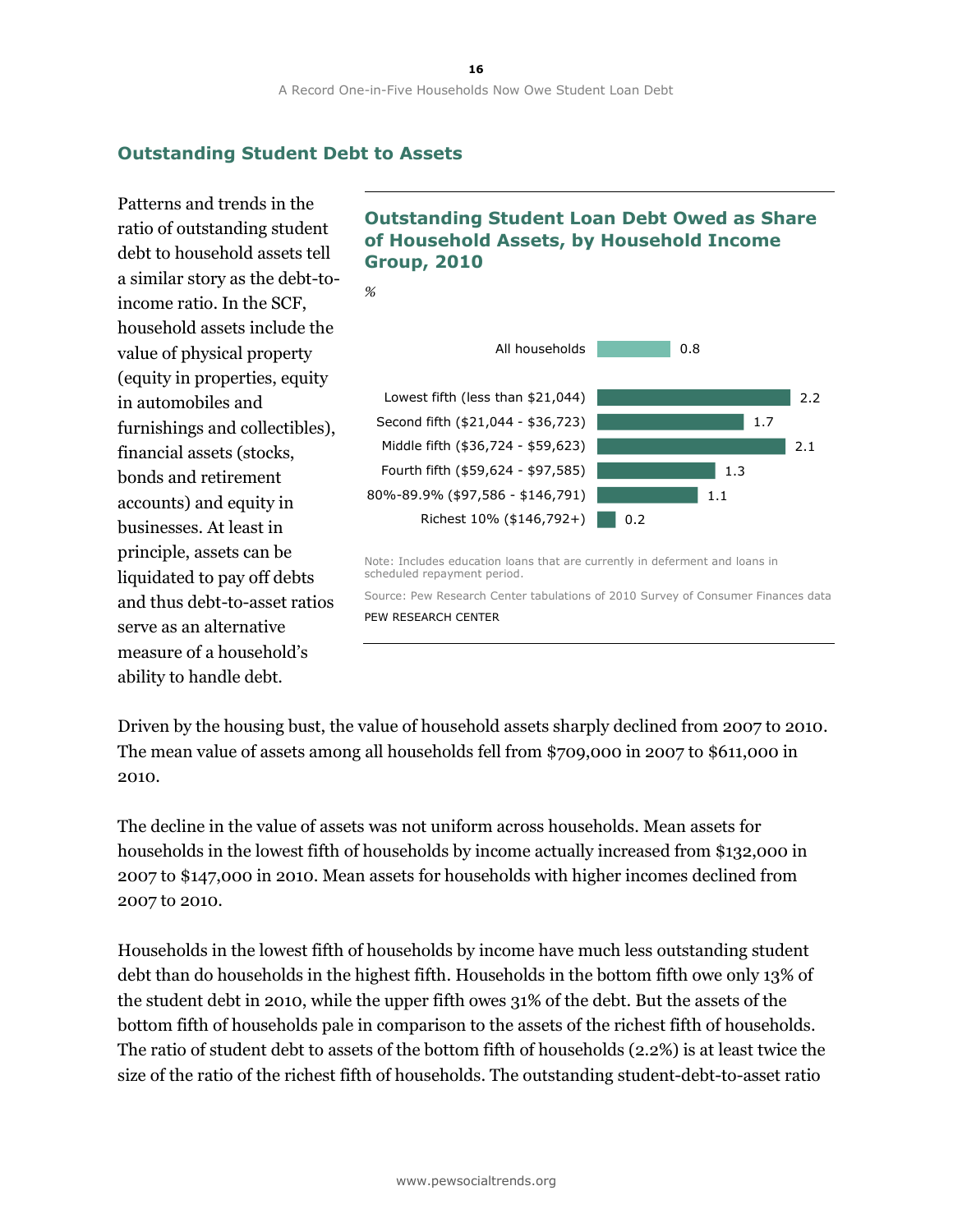for households in the ninth decile of household income was 1.1% in 2010, and the ratio for the richest tenth of households was only 0.2%.

Outstanding student-debtto-asset ratios roughly doubled for the fifth of households with the highest income from 2007 to 2010, but even so, they remained significantly lower in 2010 than the ratio for households with less income.

## **of Household Assets, by Household Income Group, 2007 and 2010**





Note: Includes education loans that are currently in deferment and loans in scheduled repayment period.

Source: Pew Research Center tabulations of Survey of Consumer Finances data

PEW RESEARCH CENTER

# **Outstanding Student Loan Debt Owed as Share**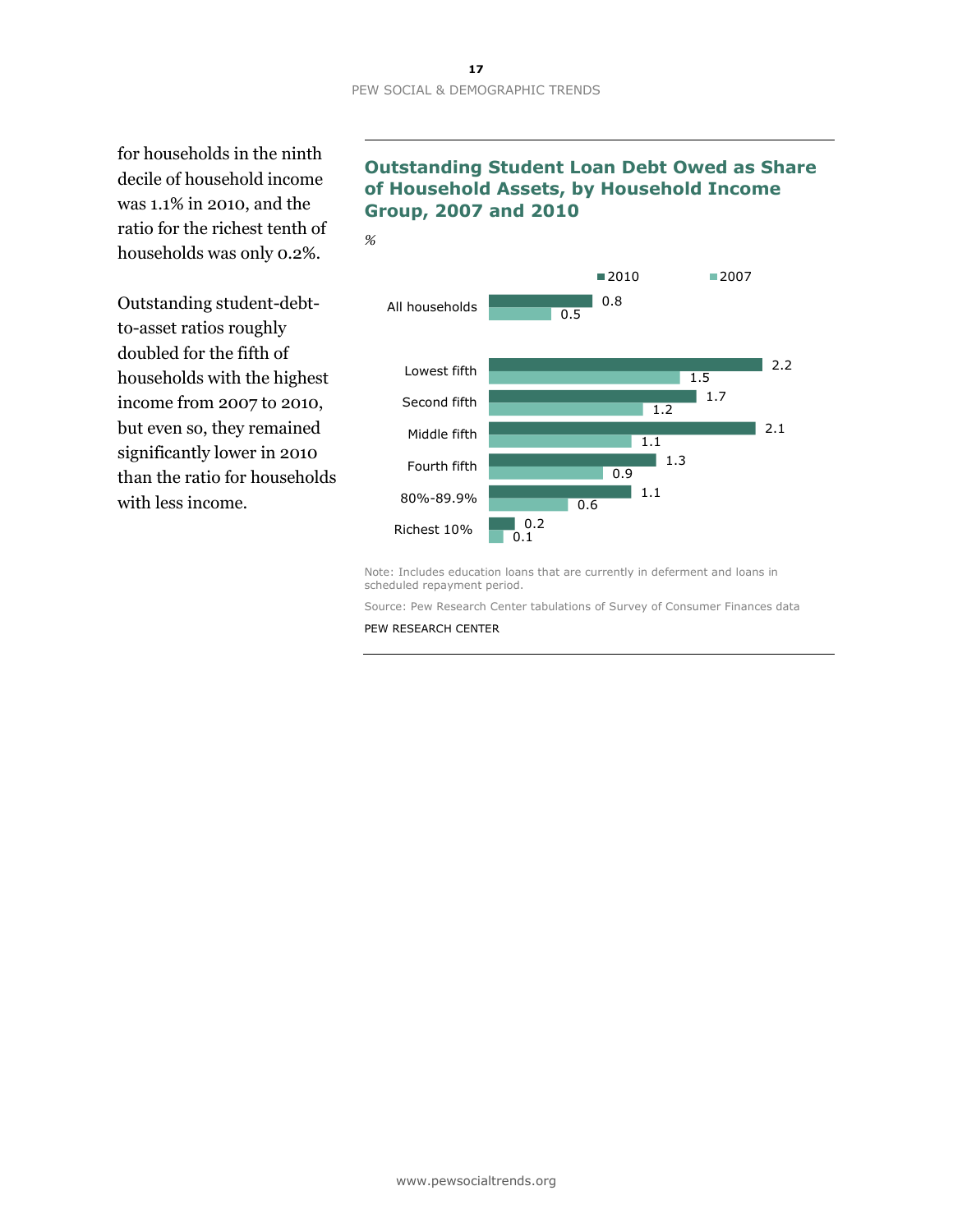## **SECTION 4: STUDENT DEBT AND THE DELEVERAGING OF HOUSEHOLD DEBT**

Aggregate consumer debt peaked in the third quarter of 2008 at about \$12.7 trillion and declined to \$11.4 trillion as of June 30, 2012 (Federal Reserve Bank of New York, 2012).<sup>9</sup> Outstanding household debt in the Survey of Consumer Finances also demonstrates that households are reducing their outstanding liabilities. Average household debt fell from \$105,000 in 2007 to \$101,000 in 2010 (Pew Research Center, 2012). Household debt levels have declined because of a reduction in debt for residential real estate. In addition, debt tied to credit cards has also declined. Outstanding student loan debt has risen since 2007, and hence student debt as measured by the SCF has risen from 3% of total household debt in 2007 to 5% in 2010.

Student debt is a rising proportion of total debt for most demographic and economic categories of households. Among households headed by those younger than 35 years of age, student debt rose from 9% of total debt in 2007 to 15% in 2010. The only households in which student debt has not been a growing proportion of total debt were households headed by seniors, households headed by those without a high school education, and households in the wealthiest quarter of households by net worth.

Historically a majority of installment debt has been for vehicle purchases. In 2010 student

 $\overline{a}$ 

## **Outstanding Student Loan Debt as Share of All Household Debt Owed, 2007 and 2010**

*%*

|                                                                                                                        | 2007           | 2010                     | Percentage-<br>point<br>change |
|------------------------------------------------------------------------------------------------------------------------|----------------|--------------------------|--------------------------------|
| All households                                                                                                         | 3              | 5                        | 2                              |
| Age of household head                                                                                                  |                |                          |                                |
| Younger than 35                                                                                                        | 9              | 15                       | 5                              |
| 35-44                                                                                                                  | 2              | 5                        | 3                              |
| 45-54                                                                                                                  | $\overline{2}$ | 3                        | 1                              |
| $55 - 64$                                                                                                              | $\overline{2}$ | $\overline{2}$           | 1                              |
| 65 and older                                                                                                           | 0              | 1                        | 0                              |
| Highest education of household head                                                                                    |                |                          |                                |
| Less than HS diploma                                                                                                   | 2              | 2                        | 0                              |
| HS graduate                                                                                                            | $\mathcal{P}$  | 3                        | 1                              |
| Some college                                                                                                           | 3              | 6                        | 3                              |
| College graduate                                                                                                       | 4              | 6                        | $\mathbf{1}$                   |
| <b>Household annual income</b>                                                                                         |                |                          |                                |
| Lowest fifth                                                                                                           | 12             | 12                       | 1                              |
| Second fifth                                                                                                           | 7              | 8                        | $\mathbf{1}$                   |
| Middle fifth                                                                                                           | 5              | 8                        | 3                              |
| Fourth fifth                                                                                                           | 4              | 5                        | $\mathbf{1}$                   |
| 80-89.9%                                                                                                               | 3              | 5                        | $\overline{2}$                 |
| Richest 10%                                                                                                            | 1              | $\overline{\phantom{0}}$ | 1                              |
| Household wealth                                                                                                       |                |                          |                                |
| Lowest fourth                                                                                                          | 19             | 20                       | 1                              |
| Second fourth                                                                                                          | 4              | 5                        | 1                              |
| Third fourth                                                                                                           | 3              | 3                        | 1                              |
| 75%-89.9%                                                                                                              | $\overline{2}$ | $\overline{2}$           | 0                              |
| Wealthiest 10%                                                                                                         | $\mathbf{1}$   | 0                        | 0                              |
| Note: Outstanding student loan debt includes education<br>loans that are currently in deferment and loans in scheduled |                |                          |                                |

loans that are currently in deferment and loans in scheduled repayment period. Percentage-point change calculated before rounding.

Source: Pew Research Center tabulations of Survey of Consumer Finances data

<sup>&</sup>lt;sup>9</sup> These figures on the total outstanding debt are from the Federal Reserve Bank of New York quarterly debt and credit report and are in nominal dollars.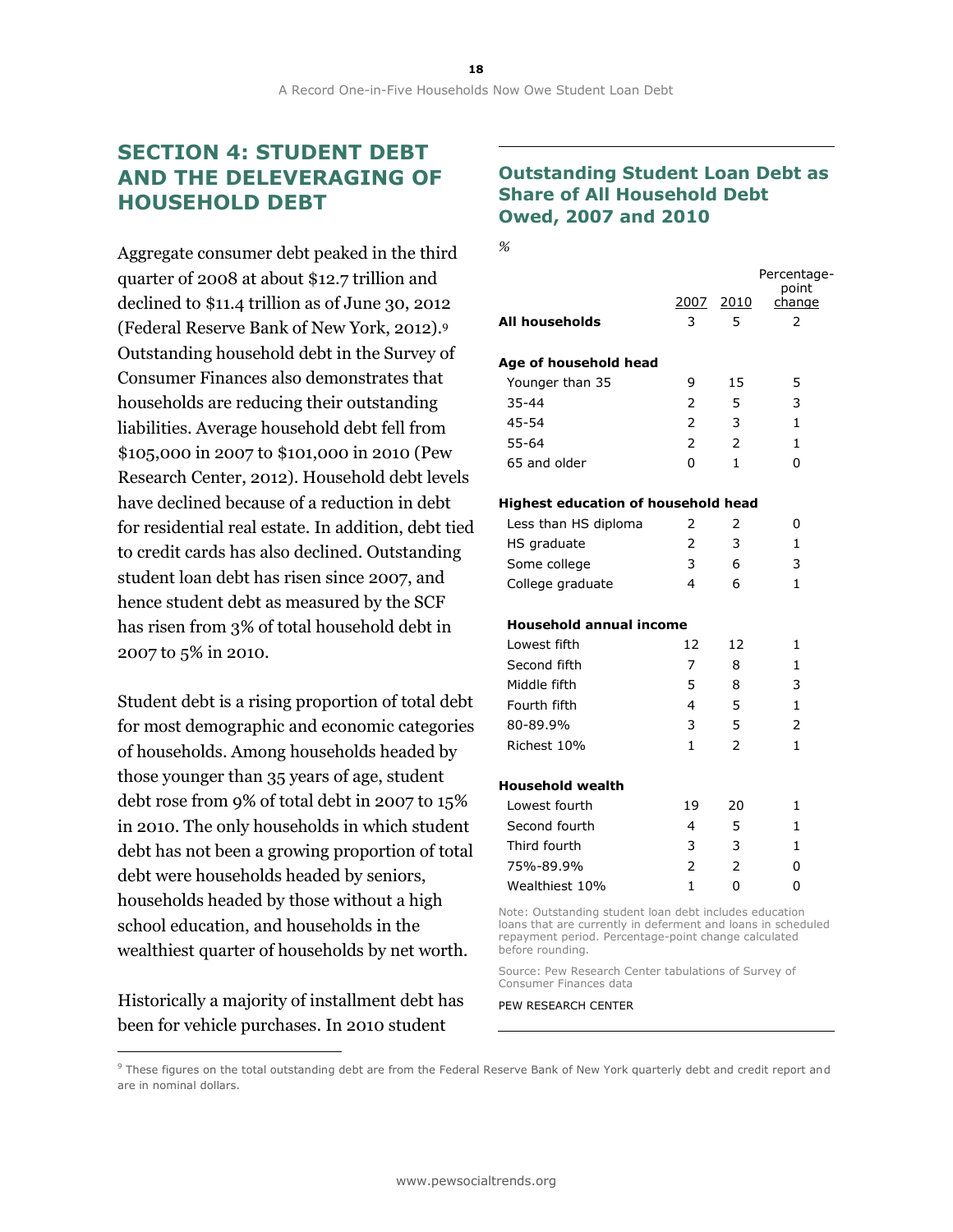loan debt became the largest component of outstanding installment debt, accounting for 45% of installment debt.<sup>10</sup> In 2007 student debt was only 33% of installment debt, and in 1989 it was only 11% of installment debt. The rise since 2007 in the share of student debt in installment debt reflects rising outstanding student loan balances as well as declines in loan balances for vehicles and other consumer durables in the wake of the Great Recession (as shown on the next page).

Student loan debt has been a rising proportion of installment debt for most households. For households in the lowest fifth of the income distribution, student loan debt as a share of installment debt fell from 47% in 2007 to 41% in 2010. For the wealthiest 10% of households, student loan debt declined from 16% of installment debt in 2007 to 12% of installment debt in 2010. This is largely a reflection of the fact that the wealthiest 10% of households have less student debt outstanding than in 2007. Fewer of the wealthiest 10% of households have outstanding student loans in 2010 (5%) than in 2007 (6%), and the mean student loan balance fell as well (\$26,145 in 2010, compared with \$37,616 in 2007).

Among the lowest fifth of households by income, student debt is a declining proportion of outstanding installment debt. This is not because these households' student loan obligations have decreased. Rather, it is because these households' other installment balances increased from 2007 to 2010. Among the

 $\overline{a}$ 

## **Outstanding Student Loan Debt as Share of Installment Debt Owed, 2007 and 2010**

|                                            | 2007 | 2010 | Percentage-<br>point<br>change |
|--------------------------------------------|------|------|--------------------------------|
| All households                             | 33   | 45   | 12                             |
|                                            |      |      |                                |
| Age of household head                      |      |      |                                |
| Younger than 35                            | 53   | 66   | 13                             |
| $35 - 44$                                  | 24   | 48   | 24                             |
| 45-54                                      | 27   | 36   | 10                             |
| 55-64                                      | 21   | 30   | 9                              |
| 65 and older                               | 8    | 11   | 3                              |
| <b>Highest education of household head</b> |      |      |                                |
| Less than HS diploma                       | 13   | 12   | 0                              |
| HS graduate                                | 15   | 23   | 8                              |
| Some college                               | 24   | 49   | 26                             |
| College graduate                           | 47   | 55   | 8                              |
| <b>Household annual income</b>             |      |      |                                |
| Lowest fifth                               | 47   | 41   | -6                             |
| Second fifth                               | 31   | 45   | 13                             |
| Middle fifth                               | 32   | 54   | 22                             |
| Fourth fifth                               | 33   | 43   | 10                             |
| 80%-89.9%                                  | 37   | 51   | 14                             |
| Richest 10%                                | 25   | 37   | 13                             |
| <b>Household wealth</b>                    |      |      |                                |
| Lowest fourth                              | 48   | 66   | 18                             |
| Second fourth                              | 30   | 41   | 11                             |
| Third fourth                               | 30   | 34   | 4                              |
| 75%-89.9%                                  | 25   | 31   | 5                              |
| Wealthiest 10%                             | 16   | 12   | -5                             |
|                                            |      |      |                                |

Notes: Outstanding student loan debt includes education loans that are currently in deferment and loans in scheduled repayment period. Installment debt consists of loans with fixed payments and a fixed term; e.g., auto loans and loans for durable goods (furniture and appliances) and hospital bills, as well as student loans. Percentage-point change calculated before rounding.

Source: Pew Research Center tabulations of Survey of Consumer Finances data

PEW RESEARCH CENTER

<sup>10</sup> Installment borrowing refers to closed-end consumer loans, such as vehicle loans, student loans, loans for durable goods (furniture and appliances), and hospital bills.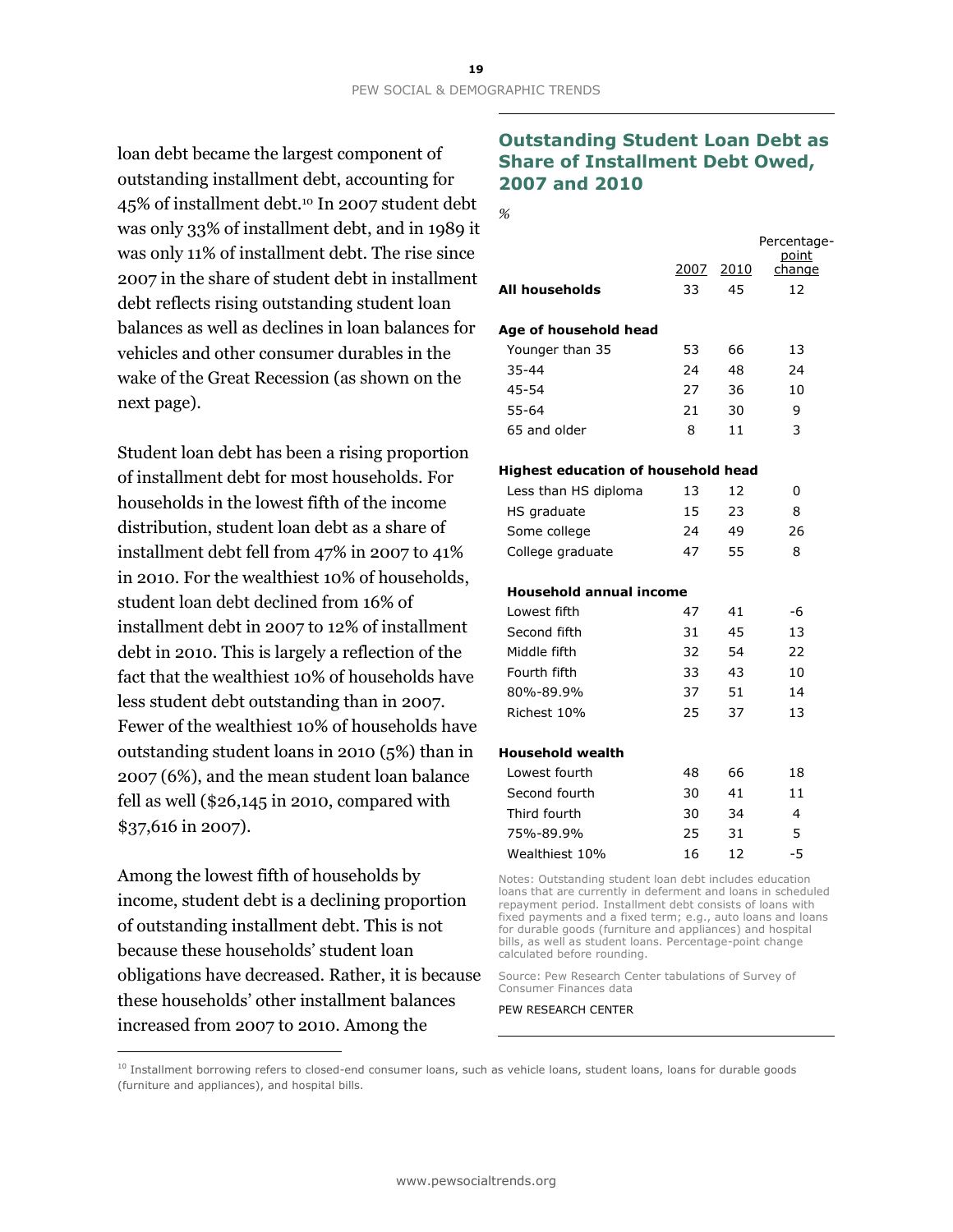lowest fifth of households by income, the average vehicle loan outstanding among those owing auto debt increased from \$8,081 in 2007 to \$18,335 in 2010. Households above the lowest income fifth managed to reduce their outstanding vehicle loan debts. Similarly, outstanding installment debt excluding student and vehicle loans also increased for households in the lowest fifth of incomes—from \$12,453 for those households with such debts to \$18,473. These sorts of obligations were diminished for

## **Average Installment Debts Outstanding, Excluding Student Debt, among Households Owing the Debt, by Household Income Group, 2007 and 2010**

*In 2011 dollars*

|                         | Vehicle loans |          | Other installment debt<br>excluding student debt<br>and vehicle loans |          |
|-------------------------|---------------|----------|-----------------------------------------------------------------------|----------|
|                         | 2007          | 2010     | 2007                                                                  | 2010     |
| <b>All households</b>   | \$15,814      | \$14,516 | \$16,618                                                              | \$15,152 |
| <b>Household income</b> |               |          |                                                                       |          |
| Lowest fifth            | \$8,081       | \$18,335 | \$12,453                                                              | \$18,473 |
| Second fifth            | \$11,998      | \$9,266  | \$12,833                                                              | \$11,230 |
| Middle fifth            | \$13,805      | \$11,398 | \$12,833                                                              | \$8,421  |
| Fourth fifth            | \$17,258      | \$13,978 | \$12,778                                                              | \$14,485 |
| 80%-89.9%               | \$18,158      | \$16,453 | \$10,457                                                              | \$9,001  |
| Richest 10%             | \$24,174      | \$23,365 | \$87,735                                                              | \$70,644 |

Source: Pew Research Center tabulations of Survey of Consumer Finances data PEW RESEARCH CENTER

households higher up the income scale, with the exception of households in the fourth fifth of the income distribution.

Higher income households markedly reduced their installment loan balances other than student debt since 2007. The lowest fifth of households by income have not deleveraged these other installment obligations, and as a result student debt has been a declining proportion of the total installment debt.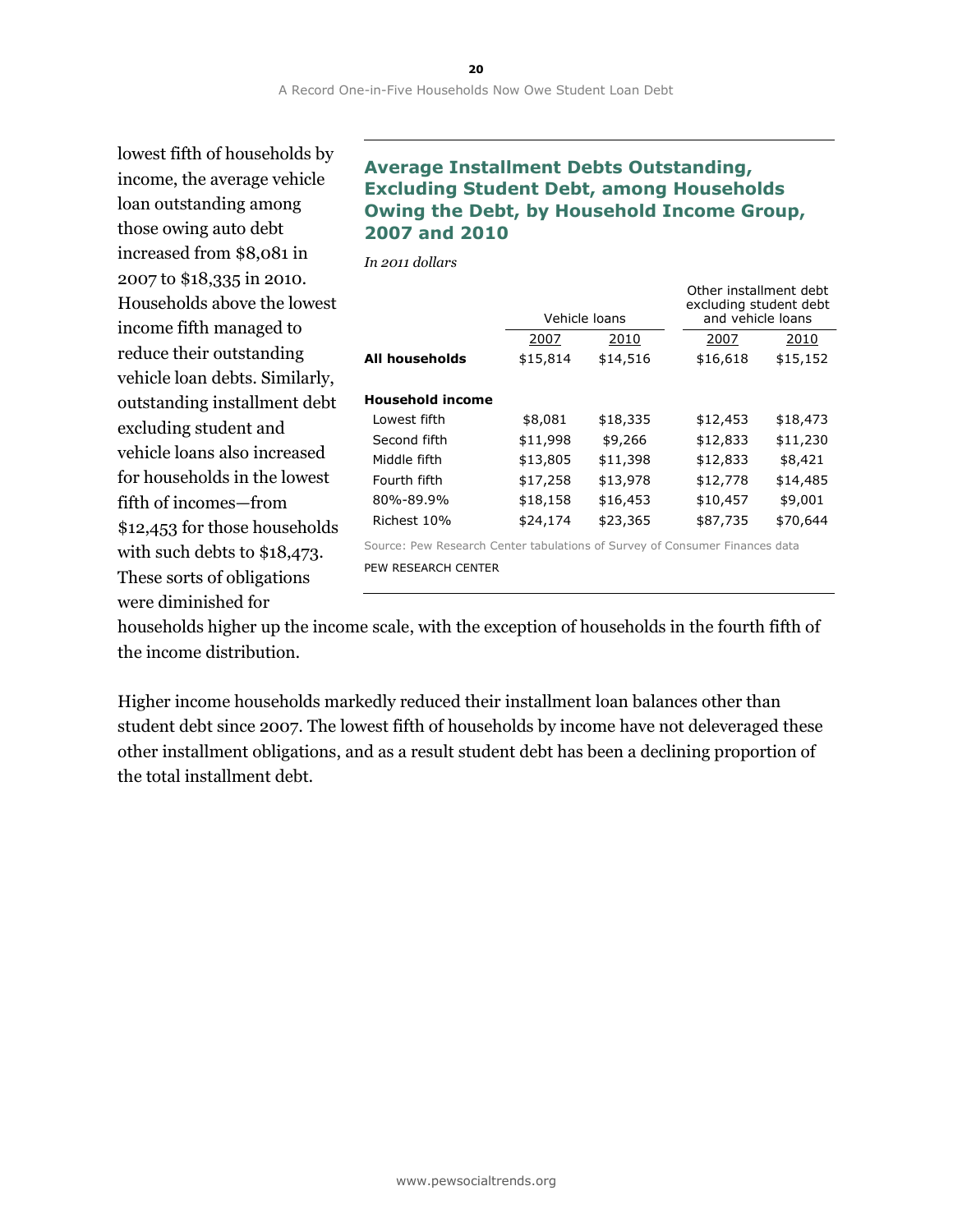## **REFERENCES**

- Bozick, Robert, and Erich Lauff. 2007. National Center for Education Statistics, Institute of Education Sciences. "Education Longitudinal Study of 2002 (ELS:2002): A First Look at the Initial Postsecondary Experiences of the High School Sophomore Class of 2002." Washington, DC: U.S. Department of Education, October. <http://nces.ed.gov/pubs2008/2008308.pdf>
- Bricker, Jesse, Arthur B. Kennickell, Kevin B. Moore, and John Sabelhaus. 2012. "Changes in U.S. Family Finances from 2007 to 2010: Evidence from the Survey of Consumer Finances." Bulletin 98-2. Washington, DC: Board of Governors of the Federal Reserve, June.<http://www.federalreserve.gov/pubs/bulletin/2012/PDF/scf12.pdf>
- Brown, Meta, Andrew Haughwout, Donghoon Lee, Maricar Mabutas, and Wilbert van der Klaauw. 2012. "Grading Student Loans." Liberty Street Economics blog. New York, NY: Federal Reserve Bank of New York, March 5. <http://libertystreeteconomics.newyorkfed.org/2012/03/grading-student-loans.html>
- College Board Advocacy and Policy Center. 2011. "Trends in Student Aid 2011." Trends in Higher Education Series. New York, NY: The College Board. [http://trends.collegeboard.org/downloads/Student\\_Aid\\_2011.pdf](http://trends.collegeboard.org/downloads/Student_Aid_2011.pdf)
- DeNavas-Walt, Carmen, Bernadette D. Proctor, and Jessica C. Smith. 2011. "Income, Poverty, and Health Insurance Coverage in the United States: 2010." Current Population Reports, Consumer Income, P60-239. Washington, DC: U.S. Census Bureau, September. <http://www.census.gov/prod/2011pubs/p60-239.pdf>
- Federal Reserve Bank of New York. 2012. Quarterly Report on Household Debt and Credit. August. [http://www.newyorkfed.org/research/national\\_economy/householdcredit/DistrictRep](http://www.newyorkfed.org/research/national_economy/householdcredit/DistrictReport_Q22012.pdf) [ort\\_Q22012.pdf](http://www.newyorkfed.org/research/national_economy/householdcredit/DistrictReport_Q22012.pdf)
- Hinze-Pifer, Rebecca, and Richard Fry. 2010. "The Rise of College Student Borrowing." November. Washington, D.C.: Pew Research Center, Social & Demographic Trends project. [http://www.pewsocialtrends.org/2010/11/23/the-rise-of-college-student](http://www.pewsocialtrends.org/2010/11/23/the-rise-of-college-student-borrowing/)[borrowing/](http://www.pewsocialtrends.org/2010/11/23/the-rise-of-college-student-borrowing/)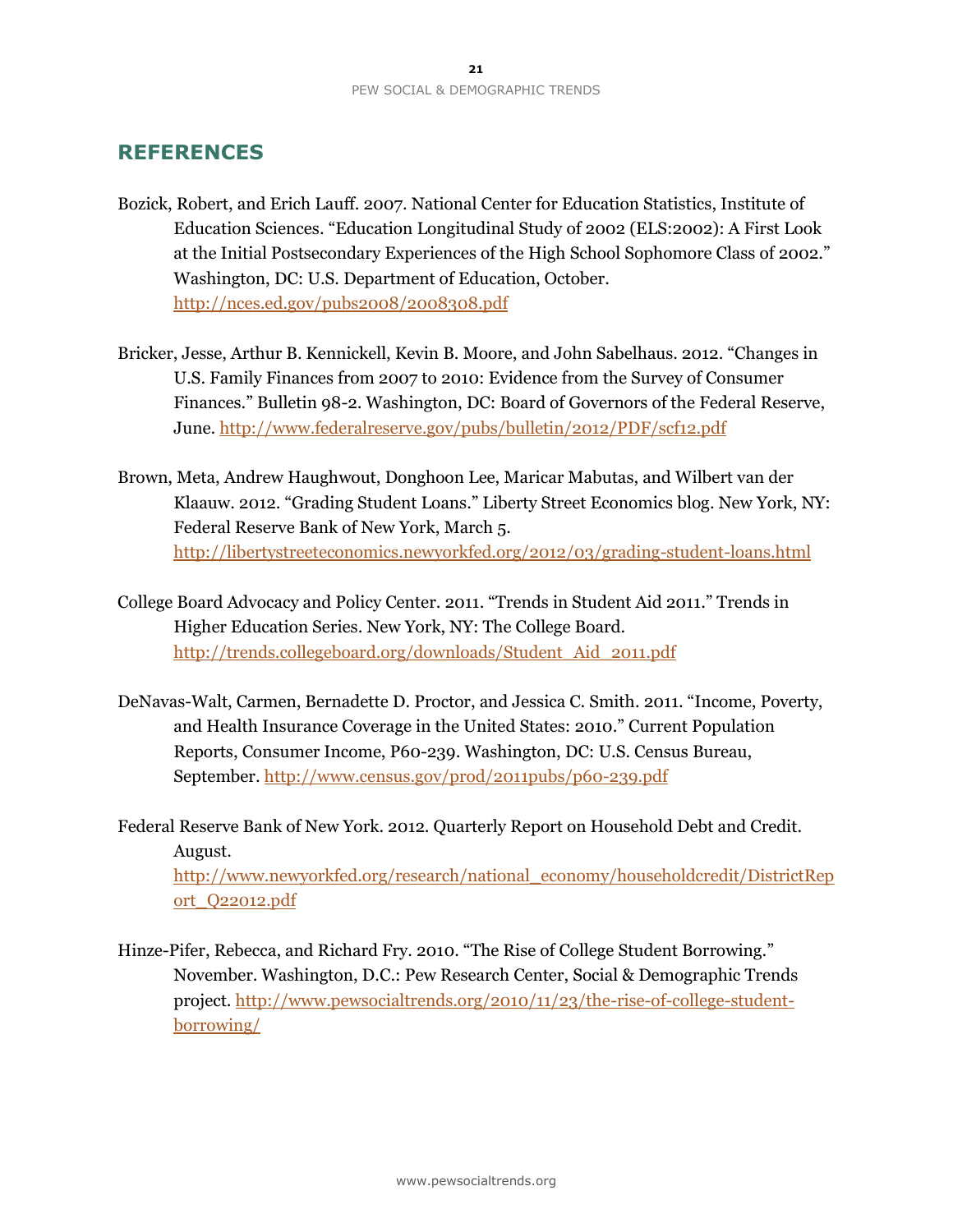- Pew Research Center. 2012. "The Lost Decade of the Middle Class: Fewer, Poorer, Gloomier." August. Washington, DC: Pew Research Center, Social & Demographic Trends project. <http://www.pewsocialtrends.org/2012/08/22/the-lost-decade-of-the-middle-class/>
- Snyder, Thomas D., and Sally A. Dillow. 2012. National Center for Education Statistics, Institute of Education Sciences. "Digest of Education Statistics 2011." Washington, D.C.: U.S. Department of Education, June[. http://nces.ed.gov/pubs2012/2012001.pdf](http://nces.ed.gov/pubs2012/2012001.pdf)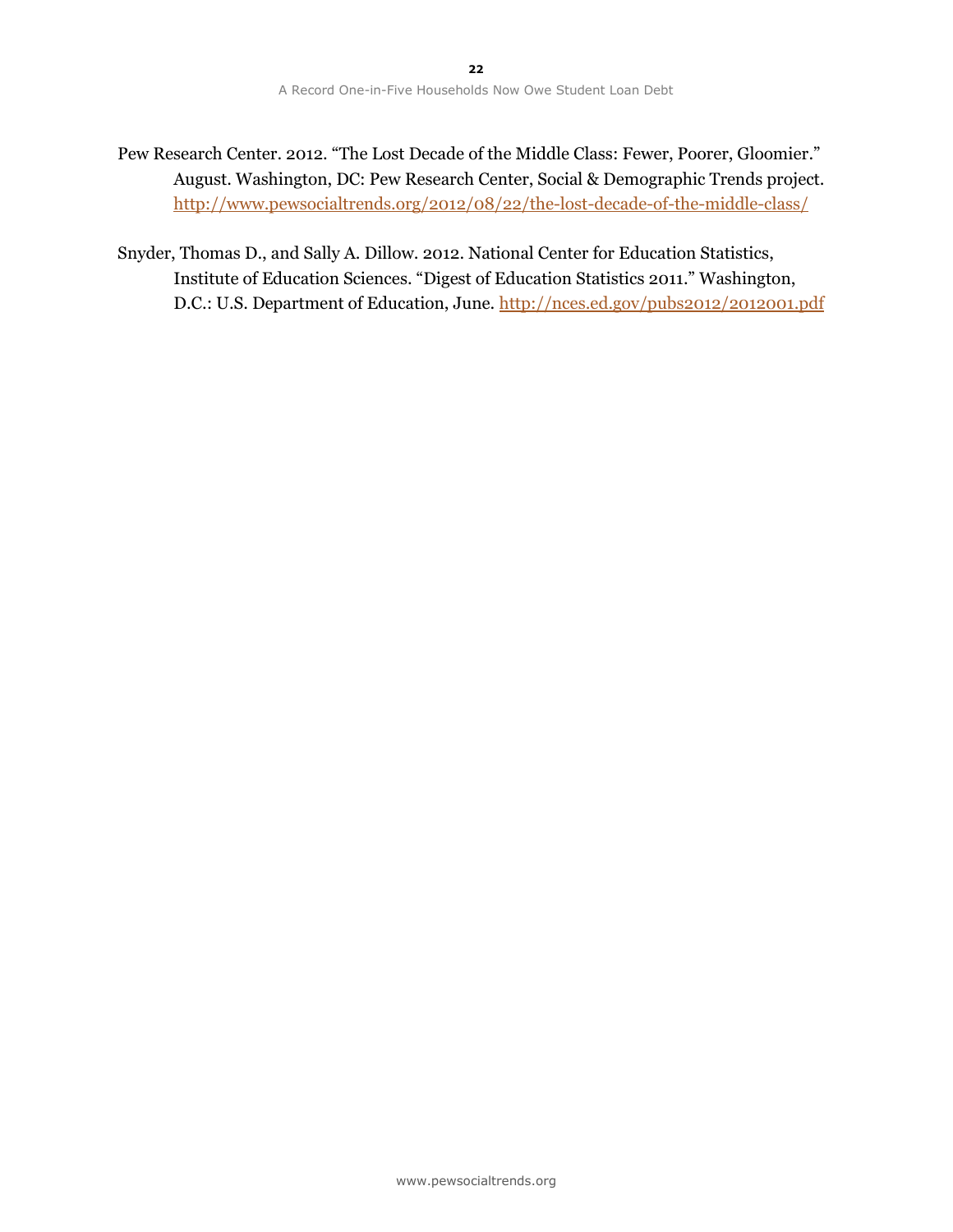## **APPENDIX A: DATA SOURCE AND METHODOLOGY**

The Survey of Consumer Finances (SCF) is sponsored by the Federal Reserve Board of Governors and the U.S. Department of the Treasury. It is designed to provide detailed information on the finances of U.S. households. Bricker et al. (2012) serves as useful introduction to the specifics of the SCF.

Household income refers to the household's cash income, before taxes, for the full calendar year preceding the survey. The components of income in the SCF are wages; self-employment and business income; taxable and tax-exempt interest; dividends; realized capital gains; food stamps and other, related support programs provided by government; pensions and withdrawals from retirement accounts; Social Security; alimony and other support payments; and miscellaneous sources of income.

Wealth, or net worth, is the difference between the value of assets owned by a household and the value of the liabilities (or debt) held by the household. Assets include items such as the value of an owned home, value of a business, accounts in financial institutions, stocks and bonds, 401(k) and thrift accounts, individual retirement accounts and Keogh accounts,

## **Cutpoints for Economic Groups, 2007 and 2010**

*In 2011 dollars*

|                               | 2007<br>2010 |           |
|-------------------------------|--------------|-----------|
| <b>Household income</b>       |              |           |
| 20th percentile               | \$22,179     | \$21,044  |
| 40th percentile               | \$39,406     | \$36,724  |
| 60th percentile               | \$64,473     | \$59,624  |
| 80th percentile               | \$106,148    | \$97,586  |
| 90th percentile               | \$152,259    | \$146,792 |
|                               |              |           |
| <b>Household net worth</b>    |              |           |
| 25th percentile               | \$15,267     | \$8,562   |
| 50th percentile               | \$130,390    | \$79,740  |
| 75th percentile               | \$402,929    | \$311,223 |
| 90th percentile               | \$985,764    | \$982,566 |
| Source: Bricker et al. (2012) |              |           |
| PEW RESEARCH CENTER           |              |           |
|                               |              |           |

rental properties, motor vehicles and other personal property. Liabilities include home mortgages, credit card debt, student loans, vehicle loans and business debt. The SCF does not account for the discounted values of Social Security benefits or defined benefit pension plans.

The analysis ranks households by their relative position in the household income distribution (by fifths) and in the net worth distribution (by fourths). The cutpoints used to define the groups in the distributions of income and net worth are shown on the adjoining chart.

The definition of a "household" in the SCF differs from that used in Census Bureau studies. The sampling unit in the SCF is the "primary economic unit" (PEU), not the household. As stated by the Federal Reserve Board, "the PEU consists of an economically dominant single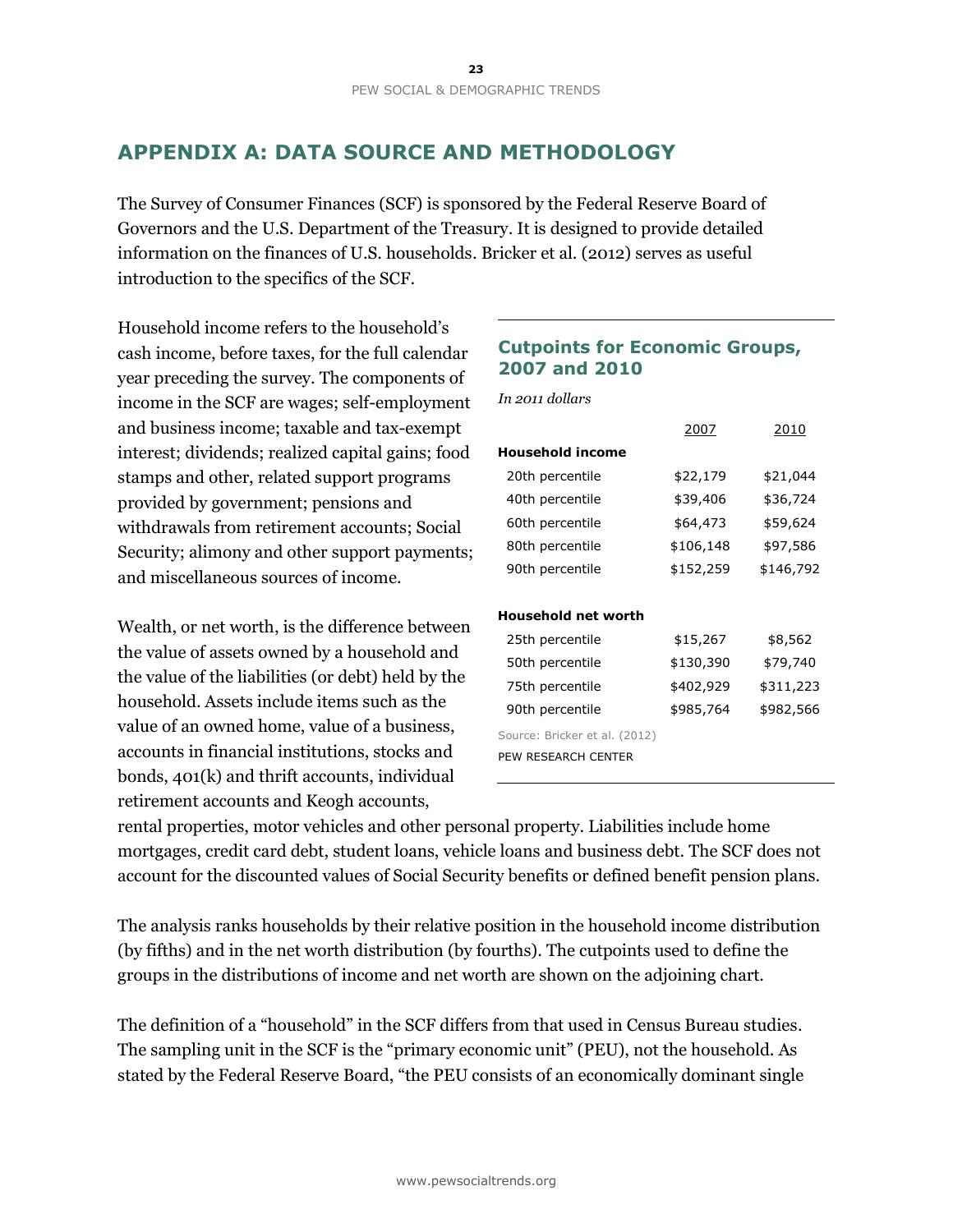individual or couple (married or living as partners) in a household and all other individuals in the household who are financially interdependent with that individual or couple." Federal Reserve Board publications refer to the PEU as a "family," but readers may infer that this necessitates the presence of two related persons, whereas a PEU can consist of a person living alone. In this document, a PEU is referred to as a "household."

The household's characteristics are in part based on the household head. In the SCF if a couple is economically dominant in the PEU, then the head is the male in an opposite sex couple or the older person in a same-sex couple. If a single individual is economically dominant, that person is the household head.

The estimates reported are based on analysis of the public use versions of the 1989 to 2010 SCFs. The 2010 SCF interviewed about 6,500 households, a significantly greater number of interviews than prior years. The unweighted sample sizes in the SCF for various household categories are reported below.

There are notable differences between the SCF data the Federal Reserve Board releases for public use and the data it uses to publish estimates of family income and wealth. One difference is that estimates published by the Federal Reserve Board are often based on preliminary data, while the public-use files represent edited versions of the data. Also, prior to public release, the Federal Reserve Board alters the data using statistical procedures that may affect the estimates, albeit not significantly. That is done for reasons of confidentiality.

The data on student loan debt, net worth and household income are adjusted for inflation with the Bureau of Labor Statistics' Consumer Price Index Research Series (CPI-U-RS) as published in DeNavas-Walt, Proctor and Smith (2011). This is the price index series used by the U.S. Census Bureau to deflate the data it publishes on household income.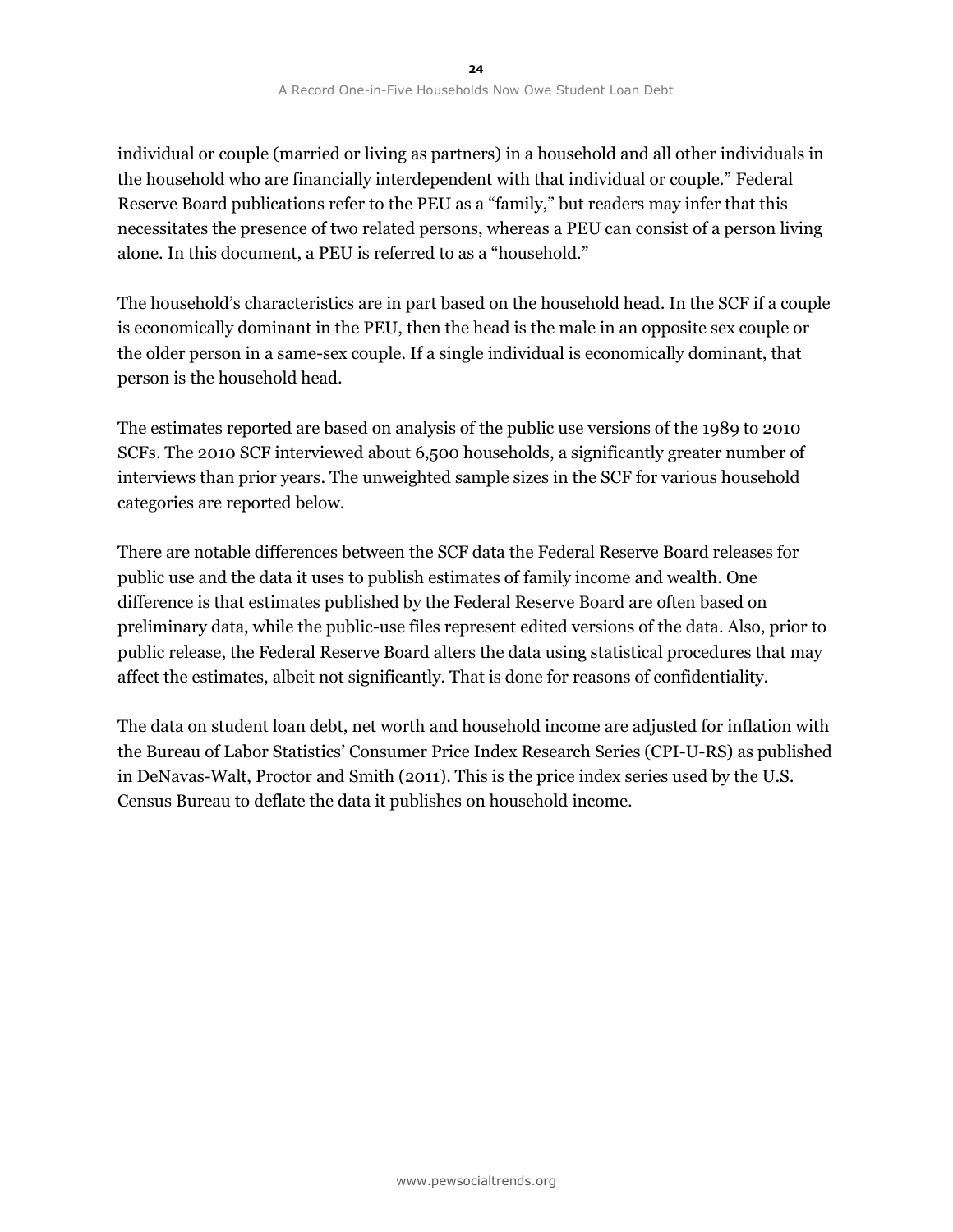## **Unweighted Number of Households in the Survey of Consumer Finances, 1989-2010**

|                                     | 1989  | 1992  | 1995  | 1998  | 2001  | 2004  | 2007  | 2010  |
|-------------------------------------|-------|-------|-------|-------|-------|-------|-------|-------|
| <b>All households</b>               | 3,143 | 3,906 | 4,299 | 4,305 | 4,442 | 4,519 | 4,418 | 6,482 |
| Age of household head               |       |       |       |       |       |       |       |       |
| Younger than 35                     | 545   | 802   | 886   | 830   | 806   | 754   | 702   | 1,178 |
| 35-44                               | 685   | 834   | 908   | 928   | 931   | 887   | 812   | 1,182 |
| 45-54                               | 614   | 777   | 907   | 959   | 1,062 | 1,078 | 1,013 | 1,492 |
| $55 - 64$                           | 569   | 589   | 657   | 685   | 734   | 920   | 931   | 1,362 |
| 65 and older                        | 730   | 904   | 941   | 903   | 908   | 880   | 960   | 1,268 |
| Highest education of household head |       |       |       |       |       |       |       |       |
| Less than HS diploma                | 617   | 585   | 552   | 530   | 540   | 487   | 438   | 658   |
| HS graduate                         | 837   | 949   | 1,142 | 1,120 | 1,133 | 1,117 | 1,140 | 1,821 |
| Some college                        | 454   | 629   | 763   | 735   | 726   | 731   | 696   | 1,101 |
| College graduate                    | 1,235 | 1,744 | 1,842 | 1,920 | 2,043 | 2,185 | 2,144 | 2,902 |
| <b>Household annual income</b>      |       |       |       |       |       |       |       |       |
| Lowest fifth                        | 451   | 549   | 598   | 664   | 670   | 677   | 634   | 1,161 |
| Second fifth                        | 461   | 560   | 610   | 636   | 658   | 671   | 627   | 1,101 |
| Middle fifth                        | 481   | 583   | 656   | 652   | 693   | 690   | 657   | 1,085 |
| Fourth fifth                        | 517   | 605   | 720   | 674   | 716   | 717   | 689   | 1,112 |
| 80%-89.9%                           | 329   | 381   | 428   | 388   | 397   | 405   | 410   | 604   |
| Richest 10%                         | 905   | 1,227 | 1,288 | 1,290 | 1,310 | 1,360 | 1,401 | 1,419 |
| <b>Household wealth</b>             |       |       |       |       |       |       |       |       |
| Lowest fourth                       | 509   | 728   | 787   | 888   | 902   | 930   | 838   | 1,502 |
| Second fourth                       | 563   | 693   | 758   | 744   | 807   | 818   | 773   | 1,345 |
| Third fourth                        | 629   | 663   | 730   | 733   | 794   | 774   | 752   | 1,220 |
| 75%-89.9%                           | 478   | 493   | 558   | 562   | 531   | 567   | 552   | 949   |
| Wealthiest 10%                      | 964   | 1,328 | 1,466 | 1,379 | 1,407 | 1,429 | 1,503 | 1,467 |

Source: Pew Research Center tabulations of Survey of Consumer Finances data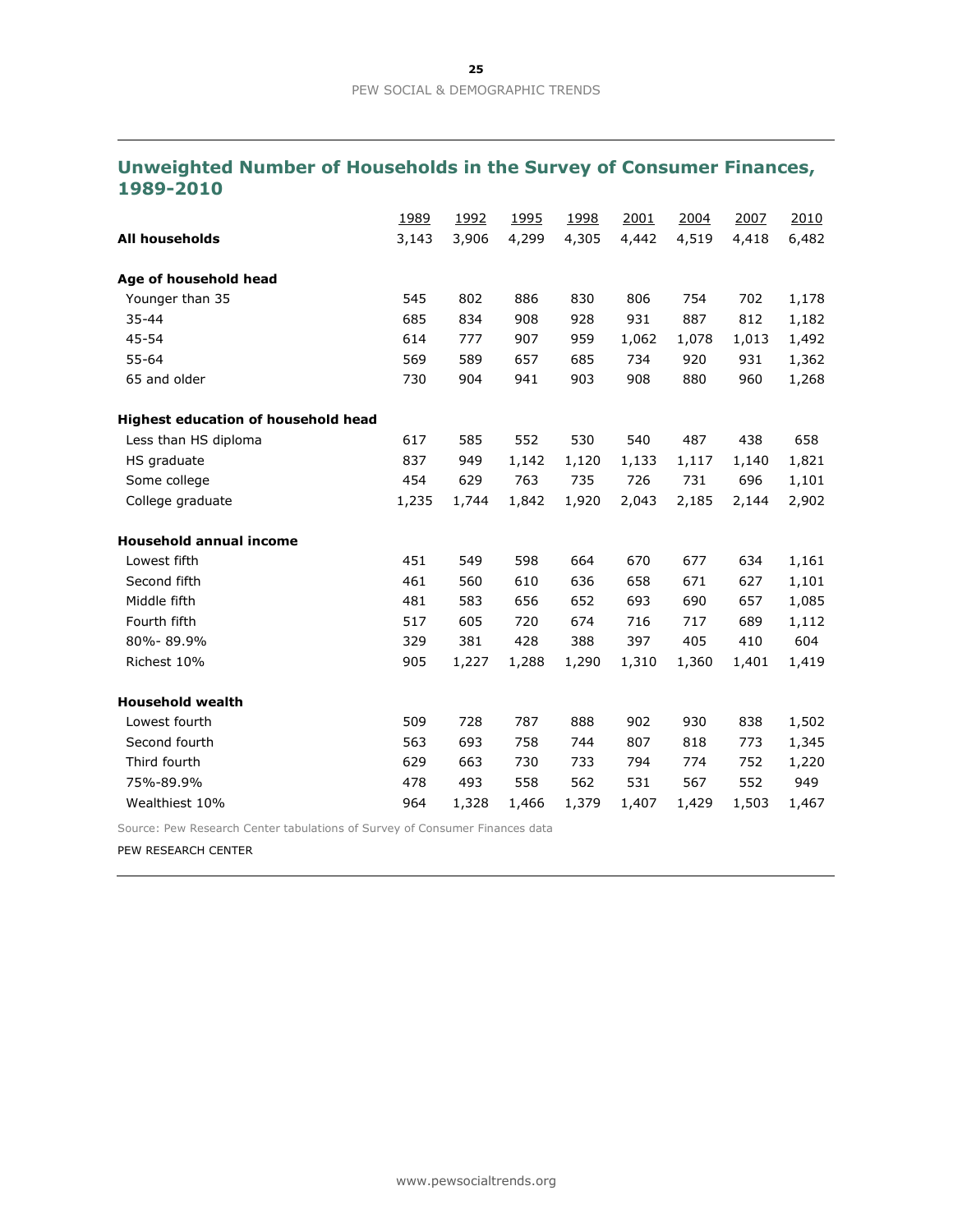## **APPENDIX B: ADDITIONAL TABLES**

## **Share of Households Having Student Loan Debt, 1989-2010**

|                                     | <u>1989</u> | 1992  | <u>1995</u> | 1998  | 2001  | 2004  | 2007  | 2010 |
|-------------------------------------|-------------|-------|-------------|-------|-------|-------|-------|------|
| <b>All households</b>               | 9%          | 11%   | 12%         | 11%   | 12%   | 13%   | 15%   | 19%  |
| Age of household head               |             |       |             |       |       |       |       |      |
| Younger than 35                     | 17%         | 24%   | 24%         | 23%   | 26%   | 28%   | 34%   | 40%  |
| 35-44                               | 11%         | 13%   | 13%         | 13%   | 12%   | 15%   | 15%   | 26%  |
| 45-54                               | 7%          | 5%    | 11%         | 10%   | 11%   | 13%   | 15%   | 17%  |
| 55-64                               | 4%          | 3%    | 4%          | 6%    | 5%    | 9%    | 11%   | 9%   |
| 65 and older                        | $1\%$       | $1\%$ | 2%          | $1\%$ | $0\%$ | $1\%$ | $1\%$ | 3%   |
| Highest education of household head |             |       |             |       |       |       |       |      |
| Less than HS diploma                | 2%          | 2%    | 2%          | 3%    | 3%    | 3%    | 6%    | 5%   |
| HS graduate                         | 7%          | 7%    | 9%          | 6%    | 8%    | 7%    | 9%    | 13%  |
| Some college                        | 13%         | 13%   | 16%         | 15%   | 14%   | 20%   | 18%   | 26%  |
| College graduate                    | 16%         | 18%   | 18%         | 19%   | 17%   | 20%   | 23%   | 25%  |
| <b>Household annual income</b>      |             |       |             |       |       |       |       |      |
| Lowest fifth                        | 8%          | 10%   | 10%         | 10%   | 8%    | 11%   | 11%   | 16%  |
| Second fifth                        | 8%          | 8%    | 12%         | 9%    | 10%   | 10%   | 13%   | 15%  |
| Middle fifth                        | 8%          | 14%   | 11%         | 11%   | 14%   | 16%   | 17%   | 20%  |
| Fourth fifth                        | 12%         | 11%   | 15%         | 13%   | 14%   | 17%   | 19%   | 23%  |
| 80%-89.9%                           | 8%          | 12%   | 15%         | 15%   | 13%   | 14%   | 21%   | 27%  |
| Richest 10%                         | 8%          | 6%    | 9%          | 10%   | 11%   | 12%   | 13%   | 15%  |
| <b>Household wealth</b>             |             |       |             |       |       |       |       |      |
| Lowest fourth                       | 14%         | 20%   | 20%         | 20%   | 19%   | 23%   | 25%   | 34%  |
| Second fourth                       | 9%          | 11%   | 13%         | 12%   | 11%   | 14%   | 15%   | 20%  |
| Third fourth                        | 7%          | 7%    | 9%          | 8%    | 10%   | 11%   | 13%   | 15%  |
| 75%-89.9%                           | 6%          | 6%    | 6%          | 5%    | 7%    | 7%    | 8%    | 10%  |
| Wealthiest 10%                      | 3%          | 4%    | 5%          | 4%    | 2%    | 4%    | 6%    | 5%   |

Note: Includes education loans that are currently in deferment and loans in scheduled repayment period.

Source: Pew Research Center tabulations of Survey of Consumer Finances data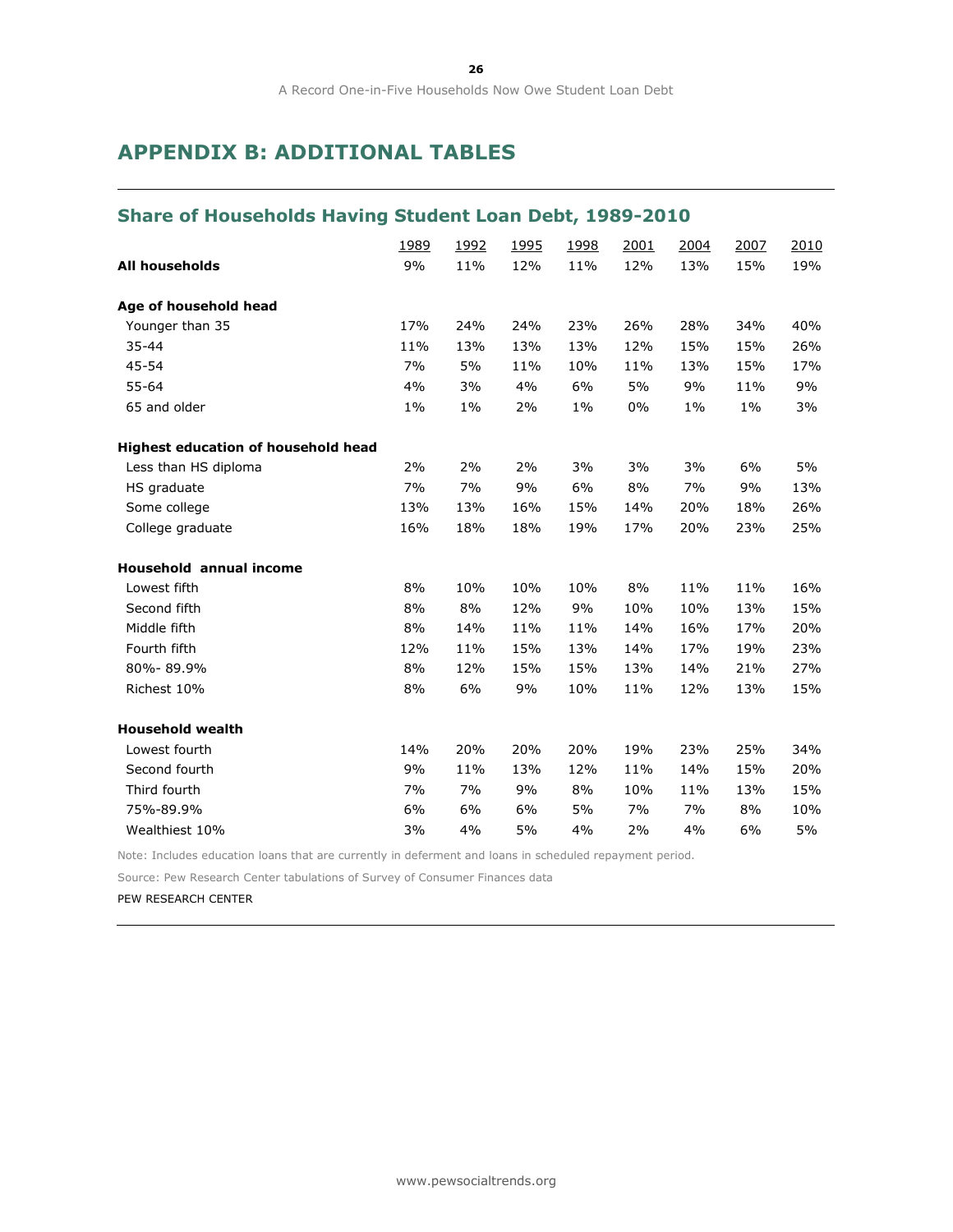## **Median Amount of Student Loan Debt among Households with Student Debt Outstanding, 1989-2010**

*In 2011 dollars*

|                                            | 1989    | 1992                                                                 | 1995 | 1998                                                       | 2001 | 2004 | 2007 | 2010    |
|--------------------------------------------|---------|----------------------------------------------------------------------|------|------------------------------------------------------------|------|------|------|---------|
| <b>All households</b>                      | \$5,254 | \$5,183                                                              |      | \$5,715 \$9,646 \$10,163 \$10,955 \$13,017 \$13,410        |      |      |      |         |
|                                            |         |                                                                      |      |                                                            |      |      |      |         |
| Age of household head                      |         |                                                                      |      |                                                            |      |      |      |         |
| Younger than 35                            |         | \$5,779 \$5,183 \$5,862 \$13,780 \$10,417 \$10,955 \$14,102 \$13,410 |      |                                                            |      |      |      |         |
| $35 - 44$                                  |         | \$3,503 \$4,241 \$4,689 \$6,890 \$11,434 \$11,907 \$14,102 \$14,442  |      |                                                            |      |      |      |         |
| 45-54                                      |         | \$7,005 \$5,654 \$7,620 \$8,268 \$7,622 \$8,216 \$13,017 \$12,379    |      |                                                            |      |      |      |         |
| $55 - 64$                                  |         | \$3,503 \$11,466 \$5,862 \$9,922 \$10,163 \$10,717 \$7,593 \$16,196  |      |                                                            |      |      |      |         |
| 65 and older                               |         | \$7,005 \$9,581 \$3,810 \$5,512 \$2,160 \$5,954 \$19,526 \$12,379    |      |                                                            |      |      |      |         |
| <b>Highest education of household head</b> |         |                                                                      |      |                                                            |      |      |      |         |
| Less than HS diploma                       |         | \$3,503 \$3,927 \$6,741 \$5,236 \$3,430 \$5,954 \$6,509              |      |                                                            |      |      |      | \$7,015 |
| HS graduate                                |         | \$4,694 \$4,084 \$3,664 \$4,823 \$7,368 \$5,954 \$6,725 \$8,253      |      |                                                            |      |      |      |         |
| Some college                               |         | \$5,254 \$4,241 \$5,129 \$8,268 \$6,860 \$7,740 \$10,414 \$12,379    |      |                                                            |      |      |      |         |
| College graduate                           |         | \$7,005 \$6,126 \$7,327 \$11,713 \$13,974 \$16,670 \$20,393 \$19,393 |      |                                                            |      |      |      |         |
| <b>Household annual income</b>             |         |                                                                      |      |                                                            |      |      |      |         |
| Lowest fifth                               |         | \$4,694 \$4,712 \$5,862 \$8,268 \$6,987 \$7,740 \$9,437 \$9,284      |      |                                                            |      |      |      |         |
| Second fifth                               |         | \$5,254 \$4,241 \$5,715 \$8,544 \$10,163 \$11,907 \$10,848 \$9,284   |      |                                                            |      |      |      |         |
| Middle fifth                               | \$7,005 |                                                                      |      | \$5,340 \$5,129 \$7,855 \$9,782 \$11,907 \$10,848 \$14,442 |      |      |      |         |
| Fourth fifth                               |         | \$5,254 \$6,126 \$4,396 \$10,748 \$11,180 \$10,121 \$18,441 \$12,688 |      |                                                            |      |      |      |         |
| 80%-89.9%                                  |         | \$3,503 \$4,555 \$7,327 \$7,166 \$15,867 \$12,384 \$13,017 \$20,631  |      |                                                            |      |      |      |         |
| Richest 10%                                |         | \$5,061 \$9,942 \$7,181 \$13,780 \$12,196 \$11,907 \$17,573 \$25,789 |      |                                                            |      |      |      |         |
| <b>Household wealth</b>                    |         |                                                                      |      |                                                            |      |      |      |         |
| Lowest fourth                              |         | \$5,779 \$5,654 \$7,327 \$13,780 \$11,688 \$11,907 \$13,017 \$16,505 |      |                                                            |      |      |      |         |
| Second fourth                              |         | \$3,503 \$4,084 \$5,129 \$5,512 \$6,352 \$8,931 \$13,017 \$10,316    |      |                                                            |      |      |      |         |
| Third fourth                               | \$7,005 | \$4,084                                                              |      | \$4,030 \$9,370 \$10,163 \$11,907 \$10,848 \$12,379        |      |      |      |         |
| 75%-89.9%                                  |         | \$7,005 \$3,927 \$7,034 \$5,236 \$10,671 \$9,526 \$13,017 \$12,379   |      |                                                            |      |      |      |         |
| Wealthiest 10%                             |         | \$3,503 \$8,968 \$5,129 \$11,024 \$17,786 \$8,931 \$20,610 \$14,442  |      |                                                            |      |      |      |         |
|                                            |         |                                                                      |      |                                                            |      |      |      |         |

Note: Includes education loans that are currently in deferment and loans in scheduled repayment period.

Source: Pew Research Center tabulations of Survey of Consumer Finances data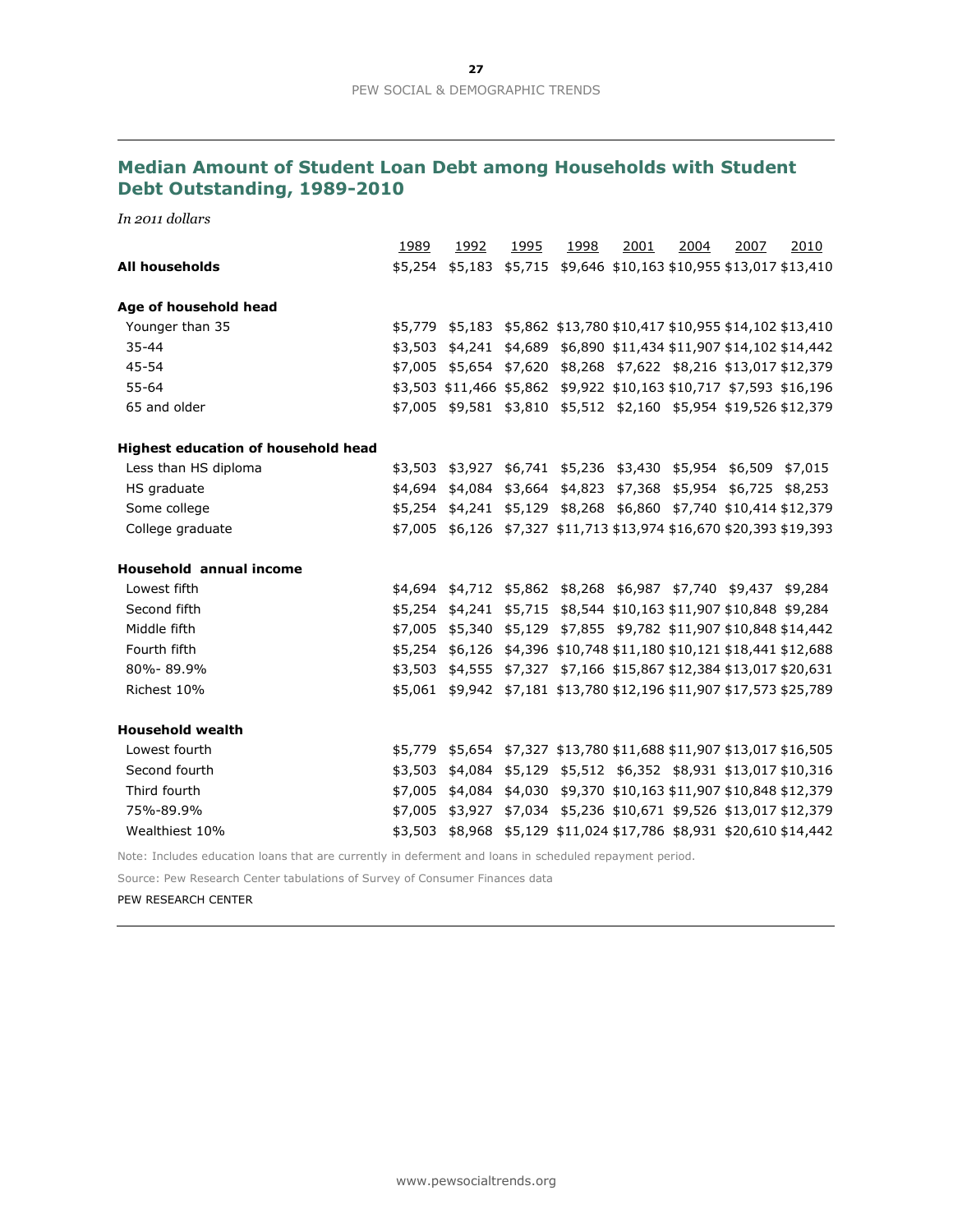## **Mean Amount of Student Loan Debt among Households with Student Debt Outstanding, 1989-2010**

*In 2011 dollars*

|                                                                                                         | 1989 | 1992 | 1995 | 1998                                                             | 2001 | 2004 | 2007 | 2010                                                                    |
|---------------------------------------------------------------------------------------------------------|------|------|------|------------------------------------------------------------------|------|------|------|-------------------------------------------------------------------------|
| All households                                                                                          |      |      |      |                                                                  |      |      |      | \$9,634 \$11,086 \$11,714 \$17,942 \$17,562 \$20,022 \$23,349 \$26,682  |
|                                                                                                         |      |      |      |                                                                  |      |      |      |                                                                         |
| Age of household head                                                                                   |      |      |      |                                                                  |      |      |      |                                                                         |
| Younger than 35                                                                                         |      |      |      |                                                                  |      |      |      | \$10,304 \$10,449 \$11,841 \$20,682 \$15,478 \$19,586 \$25,795 \$26,842 |
| $35 - 44$                                                                                               |      |      |      |                                                                  |      |      |      | \$8,632 \$12,743 \$10,056 \$13,455 \$26,239 \$22,651 \$20,477 \$27,634  |
| 45-54                                                                                                   |      |      |      |                                                                  |      |      |      | \$11,010 \$7,659 \$14,907 \$17,269 \$12,717 \$19,042 \$22,440 \$25,152  |
| $55 - 64$                                                                                               |      |      |      |                                                                  |      |      |      | \$5,488 \$16,826 \$11,746 \$21,203 \$19,258 \$17,321 \$19,778 \$29,853  |
| 65 and older                                                                                            |      |      |      |                                                                  |      |      |      | \$9,419 \$10,854 \$4,794 \$5,771 \$2,579 \$25,145 \$21,443 \$17,578     |
| Highest education of household head                                                                     |      |      |      |                                                                  |      |      |      |                                                                         |
| Less than HS diploma                                                                                    |      |      |      | \$5,156 \$4,083 \$5,739 \$8,104 \$5,573 \$9,257 \$10,260 \$9,477 |      |      |      |                                                                         |
| HS graduate                                                                                             |      |      |      |                                                                  |      |      |      | \$6,344 \$6,280 \$6,349 \$7,687 \$10,745 \$14,792 \$13,573 \$13,227     |
| Some college                                                                                            |      |      |      |                                                                  |      |      |      | \$8,140 \$6,716 \$12,475 \$16,109 \$10,756 \$13,837 \$14,839 \$20,509   |
| College graduate                                                                                        |      |      |      |                                                                  |      |      |      | \$12,373 \$15,254 \$14,359 \$22,310 \$24,561 \$25,405 \$31,470 \$36,809 |
| <b>Household annual income</b>                                                                          |      |      |      |                                                                  |      |      |      |                                                                         |
| Lowest fifth                                                                                            |      |      |      |                                                                  |      |      |      | \$9,126 \$6,887 \$9,552 \$13,444 \$11,388 \$18,312 \$19,018 \$20,640    |
| Second fifth                                                                                            |      |      |      |                                                                  |      |      |      | \$5,955 \$10,328 \$9,976 \$16,880 \$15,861 \$21,426 \$17,400 \$18,659   |
| Middle fifth                                                                                            |      |      |      |                                                                  |      |      |      | \$12,843 \$15,474 \$14,092 \$19,890 \$16,610 \$18,146 \$20,887 \$29,953 |
| Fourth fifth                                                                                            |      |      |      |                                                                  |      |      |      | \$11,083 \$8,639 \$9,764 \$18,157 \$16,136 \$19,041 \$26,283 \$24,076   |
| 80%-89.9%                                                                                               |      |      |      |                                                                  |      |      |      | \$6,367 \$10,516 \$15,804 \$15,155 \$19,822 \$19,678 \$25,921 \$31,989  |
| Richest 10%                                                                                             |      |      |      |                                                                  |      |      |      | \$11,014 \$17,025 \$14,756 \$27,990 \$33,215 \$28,855 \$36,033 \$44,810 |
| <b>Household wealth</b>                                                                                 |      |      |      |                                                                  |      |      |      |                                                                         |
| Lowest fourth                                                                                           |      |      |      |                                                                  |      |      |      | \$11,623 \$13,773 \$14,842 \$23,703 \$18,405 \$21,352 \$23,121 \$35,096 |
| Second fourth                                                                                           |      |      |      |                                                                  |      |      |      | \$6,071 \$7,598 \$8,399 \$11,813 \$11,923 \$15,430 \$20,548 \$18,071    |
| Third fourth                                                                                            |      |      |      |                                                                  |      |      |      | \$7,777 \$8,587 \$8,319 \$15,603 \$14,849 \$22,800 \$23,150 \$21,108    |
| 75%-89.9%                                                                                               |      |      |      |                                                                  |      |      |      | \$15,155 \$7,797 \$15,227 \$9,353 \$24,981 \$24,330 \$27,312 \$21,564   |
| Wealthiest 10%                                                                                          |      |      |      |                                                                  |      |      |      | \$6,223 \$17,883 \$11,519 \$19,256 \$72,373 \$12,930 \$37,616 \$26,145  |
| Note: Includes education loans that are currently in deferment and loans in scheduled repayment period. |      |      |      |                                                                  |      |      |      |                                                                         |
| Source: Pew Research Center tabulations of Survey of Consumer Finances data                             |      |      |      |                                                                  |      |      |      |                                                                         |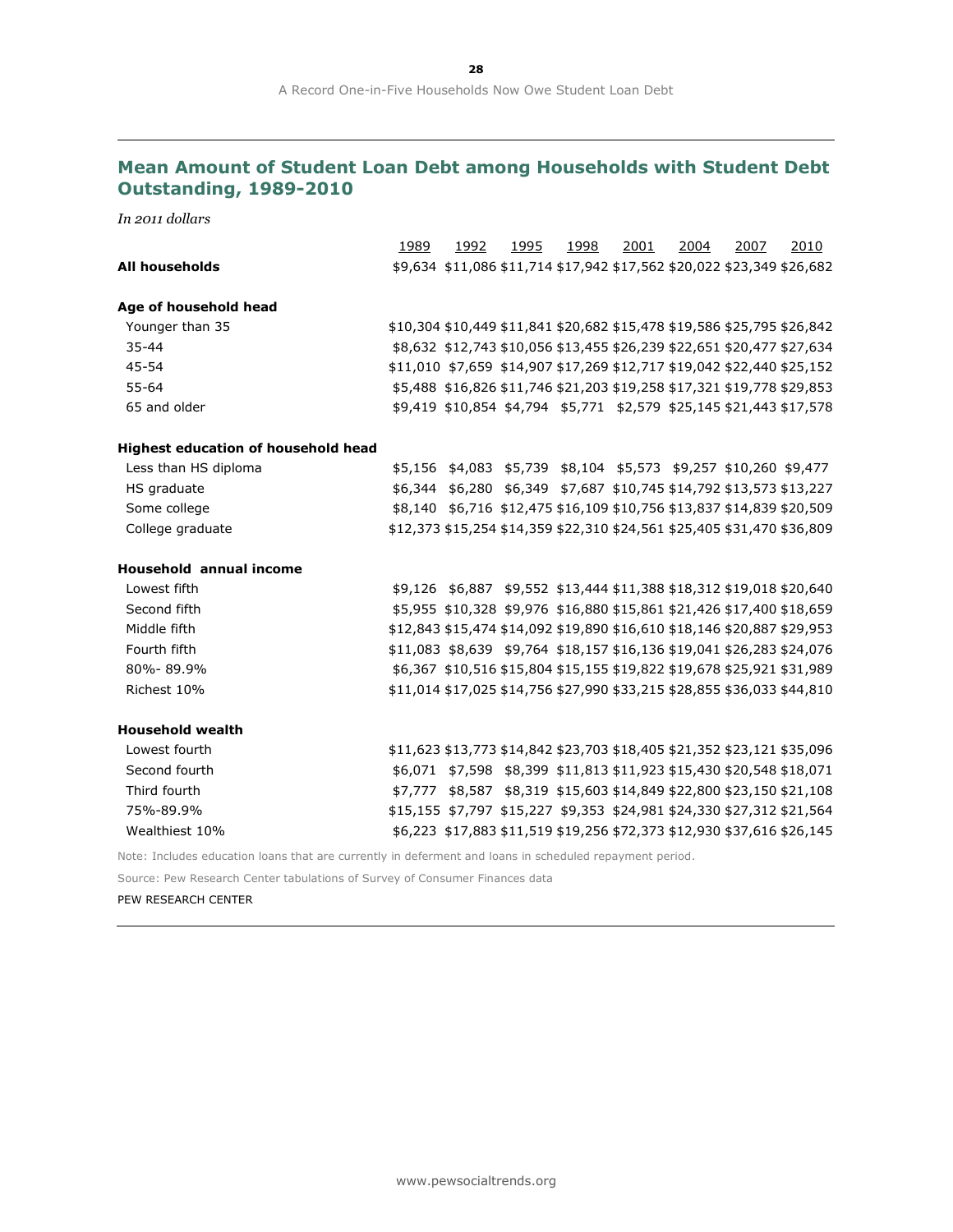## **Outstanding Student Loan Balance among Households with Student Debt, 1989-2010**

*In 2011 dollars*

|                                  | 1989                                                                    | 1992 | 1995                                                                    | 1998 | 2001 | 2004 | 2007 | 2010 |
|----------------------------------|-------------------------------------------------------------------------|------|-------------------------------------------------------------------------|------|------|------|------|------|
| <b>Share of student debtors</b>  |                                                                         |      |                                                                         |      |      |      |      |      |
| 25% of households owed less than |                                                                         |      | $$1,945$ $$2,357$ $$2,639$ $$3,446$ $$3,812$ $$4,764$ $$5,425$ $$6,190$ |      |      |      |      |      |
| 50% of households owed less than |                                                                         |      | \$5,255 \$5,184 \$5,716 \$9,647 \$10,164 \$10,956 \$13,018 \$13,411     |      |      |      |      |      |
| 75% of households owed less than | \$10,509 \$11,153 \$12,310 \$20,946 \$21,598 \$23,339 \$28,530 \$29,916 |      |                                                                         |      |      |      |      |      |
| 90% of households owed less than | \$20,509 \$21,990 \$26,378 \$44,097 \$39,384 \$47,630 \$54,239 \$61,895 |      |                                                                         |      |      |      |      |      |
| 95% of households owed less than | \$29,774 \$30,157 \$43,919 \$65,456 \$55,010 \$77,399 \$88,951 \$92,842 |      |                                                                         |      |      |      |      |      |

Notes: Includes education loans that are currently in deferment and loans in scheduled repayment period. First entry reads that 25% of student debtors owed less than \$1,945 in 1989.

Source: Pew Research Center tabulations of Survey of Consumer Finances data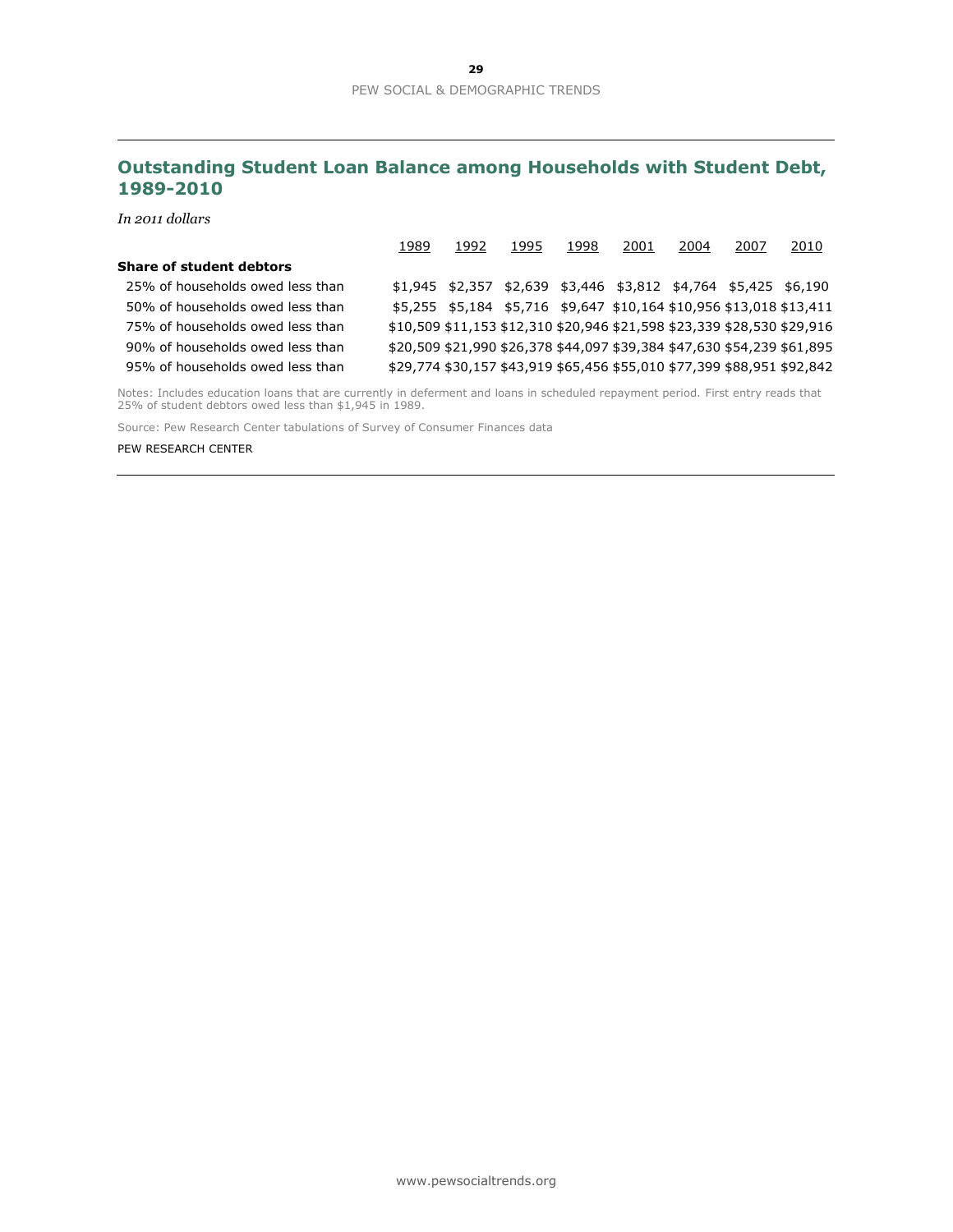## **Distribution of Aggregate Student Loan Debt Outstanding Across Groups, 1989-2010**

|                                            | 1989      | 1992      | 1995      | 1998      | 2001  | 2004 | 2007      | 2010      |
|--------------------------------------------|-----------|-----------|-----------|-----------|-------|------|-----------|-----------|
| Age of household head                      |           |           |           |           |       |      |           |           |
| Younger than 35                            | 58%       | 55%       | 51%       | 55%       | 45%   | 46%  | 53%       | 44%       |
| 35-44                                      | 23%       | 31%       | 22%       | 20%       | 34%   | 25%  | 17%       | 26%       |
| 45-54                                      | 14%       | 6%        | 22%       | 17%       | 14%   | 19%  | 19%       | 18%       |
| 55-64                                      | 4%        | 6%        | 4%        | 7%        | 7%    | 9%   | 10%       | 10%       |
| 65 and older                               | <u>1%</u> | <u>2%</u> | <u>1%</u> | <u>1%</u> | 0%    | 2%   | <u>1%</u> | <u>2%</u> |
|                                            | 100%      | 100%      | 100%      | 100%      | 100%  | 100% | 100%      | 100%      |
| <b>Highest education of household head</b> |           |           |           |           |       |      |           |           |
| Less than HS diploma                       | 2%        | 2%        | 2%        | 2%        | $1\%$ | 2%   | 2%        | $1\%$     |
| HS graduate                                | 17%       | 12%       | 12%       | 7%        | 14%   | 11%  | 11%       | 11%       |
| Some college                               | 19%       | 13%       | 27%       | 22%       | 14%   | 19%  | 14%       | 19%       |
| College graduate                           | 63%       | 74%       | 58%       | 70%       | 71%   | 68%  | 73%       | 69%       |
| <b>Household annual income</b>             |           |           |           |           |       |      |           |           |
| Lowest fifth                               | 18%       | 12%       | 13%       | 13%       | 9%    | 15%  | 11%       | 13%       |
| Second fifth                               | 11%       | 14%       | 17%       | 15%       | 16%   | 16%  | 13%       | 11%       |
| Middle fifth                               | 23%       | 37%       | 23%       | 22%       | 23%   | 21%  | 20%       | 23%       |
| Fourth fifth                               | 31%       | 17%       | 21%       | 24%       | 23%   | 24%  | 28%       | 22%       |
| 80%-89.9%                                  | 6%        | 11%       | 17%       | 11%       | 12%   | 11%  | 16%       | 17%       |
| Richest 10%                                | 11%       | 9%        | 10%       | 14%       | 18%   | 13%  | 13%       | 14%       |
| <b>Household wealth</b>                    |           |           |           |           |       |      |           |           |
| Lowest fourth                              | 49%       | 59%       | 52%       | 59%       | 44%   | 46%  | 42%       | 58%       |
| Second fourth                              | 16%       | 17%       | 19%       | 17%       | 17%   | 20%  | 22%       | 17%       |
| Third fourth                               | 15%       | 12%       | 14%       | 16%       | 19%   | 23%  | 21%       | 15%       |
| 75%-89.9%                                  | 17%       | 6%        | 10%       | 4%        | 13%   | 9%   | 9%        | 6%        |
| Wealthiest 10%                             | 2%        | 6%        | 4%        | 4%        | 7%    | 2%   | 6%        | 3%        |

Note: Includes education loans that are currently in deferment and loans in scheduled repayment period. Percentages may not total 100% due to rounding.

Source: Pew Research Center tabulations of Survey of Consumer Finances data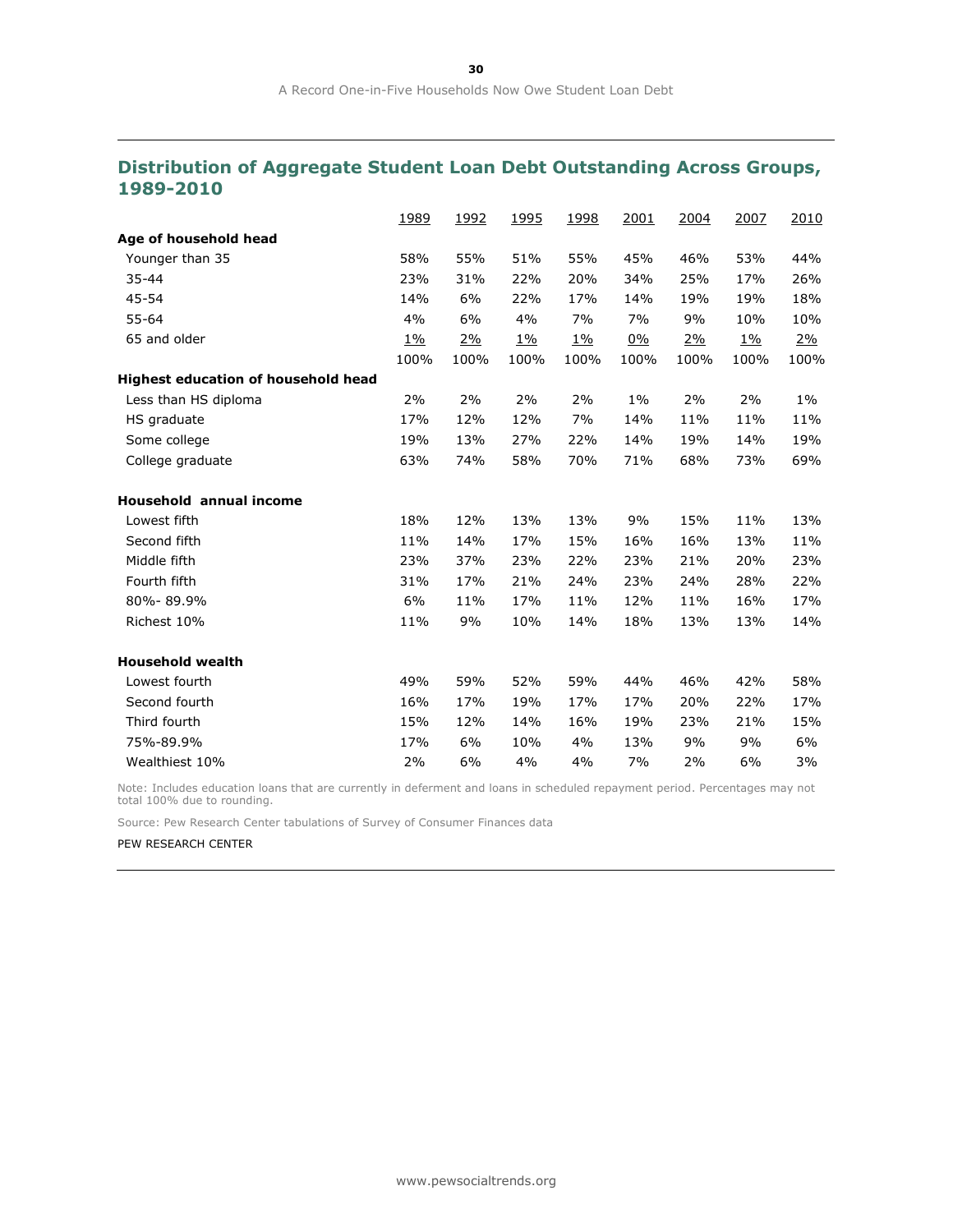## **Ratio of Student Loan Debt to Household Income, 1989-2010**

|                                     | 1989 | 1992  | 1995  | 1998  | 2001  | 2004  | 2007  | 2010  |
|-------------------------------------|------|-------|-------|-------|-------|-------|-------|-------|
| <b>All households</b>               | 1.2% | 1.9%  | 2.1%  | 2.8%  | 2.3%  | 3.2%  | 3.9%  | 6.3%  |
| Age of household head               |      |       |       |       |       |       |       |       |
| Younger than 35                     | 3.6% | 5.3%  | 6.3%  | 9.7%  | 7.2%  | 10.3% | 15.4% | 21.9% |
| $35 - 44$                           | 1.1% | 2.2%  | 1.8%  | 2.1%  | 3.2%  | 3.7%  | 3.3%  | 8.7%  |
| 45-54                               | 0.8% | 0.5%  | 1.7%  | 1.8%  | 1.1%  | 2.1%  | 2.7%  | 4.2%  |
| $55 - 64$                           | 0.3% | 0.6%  | 0.6%  | 1.2%  | 0.9%  | 1.3%  | 1.7%  | 2.6%  |
| 65 and older                        | 0.1% | 0.3%  | 0.2%  | 0.1%  | 0.0%  | 0.4%  | 0.3%  | 0.7%  |
| Highest education of household head |      |       |       |       |       |       |       |       |
| Less than HS diploma                | 0.2% | 0.4%  | 0.4%  | 0.7%  | 0.5%  | 1.0%  | 1.7%  | 1.5%  |
| HS graduate                         | 0.8% | 1.0%  | 1.1%  | 0.9%  | 1.5%  | 1.8%  | 2.2%  | 3.4%  |
| Some college                        | 1.4% | 1.5%  | 3.4%  | 3.4%  | 2.2%  | 4.2%  | 3.6%  | 8.8%  |
| College graduate                    | 1.5% | 2.7%  | 2.5%  | 3.6%  | 2.8%  | 3.6%  | 4.7%  | 7.1%  |
| Household annual income             |      |       |       |       |       |       |       |       |
| Lowest fifth                        | 7.4% | 6.9%  | 9.5%  | 12.5% | 6.9%  | 15.5% | 15.2% | 24.3% |
| Second fifth                        | 1.9% | 3.3%  | 4.5%  | 5.5%  | 5.3%  | 7.0%  | 7.2%  | 9.8%  |
| Middle fifth                        | 2.2% | 5.1%  | 3.6%  | 4.8%  | 4.5%  | 5.5%  | 6.8%  | 12.4% |
| Fourth fifth                        | 1.9% | 1.5%  | 2.2%  | 3.2%  | 2.8%  | 4.0%  | 6.0%  | 7.4%  |
| 80%-89.9%                           | 0.5% | 1.3%  | 2.3%  | 2.1%  | 2.0%  | 2.2%  | 4.4%  | 7.4%  |
| Richest 10%                         | 0.3% | 0.5%  | 0.5%  | 1.0%  | 0.9%  | 1.0%  | 1.1%  | 1.9%  |
| <b>Household wealth</b>             |      |       |       |       |       |       |       |       |
| Lowest fourth                       | 6.4% | 10.2% | 10.7% | 17.1% | 11.7% | 16.6% | 18.6% | 35.2% |
| Second fourth                       | 1.3% | 1.8%  | 2.3%  | 2.9%  | 2.7%  | 4.3%  | 6.2%  | 7.5%  |
| Third fourth                        | 0.8% | 1.0%  | 1.3%  | 2.0%  | 2.0%  | 3.4%  | 4.2%  | 4.8%  |
| 75%-89.9%                           | 1.1% | 0.6%  | 1.2%  | 0.5%  | 1.8%  | 1.5%  | 2.1%  | 2.4%  |
| Wealthiest 10%                      | 0.1% | 0.4%  | 0.3%  | 0.3%  | 0.4%  | 0.2%  | 0.6%  | 0.5%  |

Notes: Includes education loans that are currently in deferment and loans in scheduled repayment period. First entry reads that in 1989 the outstanding stock of student loan debt amounted to 1.2% of 1989 household income.

Source: Pew Research Center tabulations of Survey of Consumer Finances data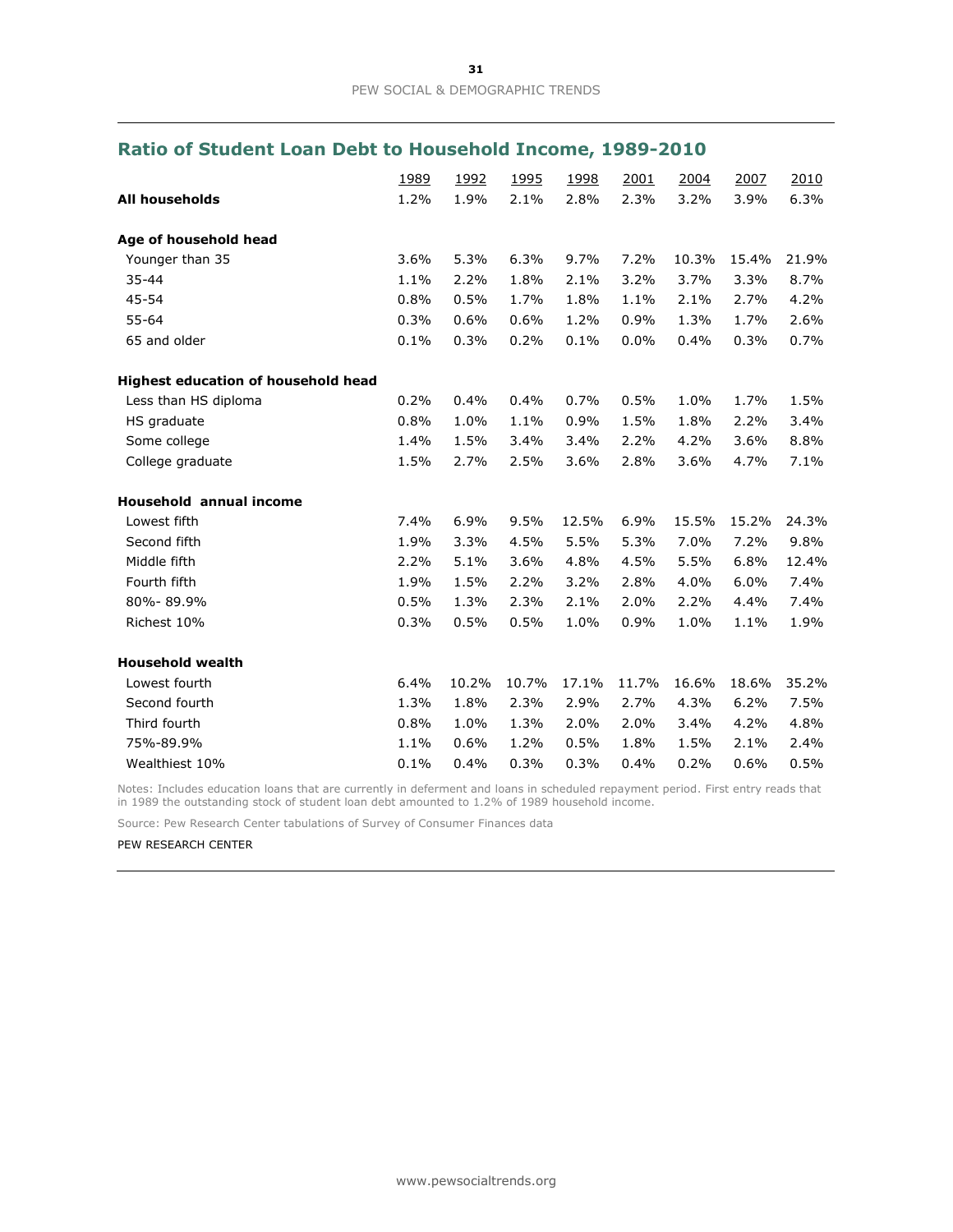## **Leverage Ratio—Student Loan Debt as Share of Household Assets, 1989-2010**

|                                     | 1989  | 1992  | 1995  | 1998  | 2001  | 2004  | 2007  | 2010  |
|-------------------------------------|-------|-------|-------|-------|-------|-------|-------|-------|
| <b>All households</b>               | 0.2%  | 0.3%  | 0.4%  | 0.4%  | 0.4%  | 0.4%  | 0.5%  | 0.8%  |
| Age of household head               |       |       |       |       |       |       |       |       |
| Younger than 35                     | 1.3%  | 2.2%  | 2.6%  | 3.4%  | 2.4%  | 3.4%  | 4.2%  | 7.7%  |
| 35-44                               | 0.3%  | 0.6%  | 0.5%  | 0.5%  | 0.7%  | 0.7%  | 0.6%  | 2.0%  |
| 45-54                               | 0.1%  | 0.1%  | 0.3%  | 0.3%  | 0.2%  | 0.3%  | 0.4%  | 0.6%  |
| $55 - 64$                           | 0.0%  | 0.1%  | 0.1%  | 0.1%  | 0.1%  | 0.1%  | 0.2%  | 0.3%  |
| 65 and older                        | 0.0%  | 0.0%  | 0.0%  | 0.0%  | 0.0%  | 0.0%  | 0.0%  | 0.1%  |
| Highest education of household head |       |       |       |       |       |       |       |       |
| Less than HS diploma                | 0.0%  | 0.1%  | 0.1%  | 0.2%  | 0.1%  | 0.2%  | 0.3%  | 0.4%  |
| HS graduate                         | 0.2%  | 0.2%  | 0.2%  | 0.2%  | 0.3%  | 0.3%  | 0.3%  | 0.6%  |
| Some college                        | 0.3%  | 0.3%  | 0.6%  | 0.6%  | 0.4%  | 0.6%  | 0.5%  | 1.5%  |
| College graduate                    | 0.3%  | 0.4%  | 0.4%  | 0.5%  | 0.4%  | 0.4%  | 0.5%  | 0.8%  |
| <b>Household annual income</b>      |       |       |       |       |       |       |       |       |
| Lowest fifth                        | 1.6%  | 1.2%  | 1.2%  | 1.7%  | 1.1%  | 2.0%  | 1.5%  | 2.2%  |
| Second fifth                        | 0.4%  | 0.7%  | 0.8%  | 1.0%  | 0.9%  | 1.2%  | 1.2%  | 1.7%  |
| Middle fifth                        | 0.5%  | 1.1%  | 0.8%  | 1.0%  | 0.9%  | 0.9%  | 1.1%  | 2.1%  |
| Fourth fifth                        | 0.5%  | 0.4%  | 0.5%  | 0.7%  | 0.5%  | 0.6%  | 0.9%  | 1.3%  |
| 80%-89.9%                           | 0.1%  | 0.3%  | 0.5%  | 0.4%  | 0.4%  | 0.4%  | 0.6%  | 1.1%  |
| Richest 10%                         | 0.0%  | 0.1%  | 0.1%  | 0.1%  | 0.1%  | 0.1%  | 0.1%  | 0.2%  |
| <b>Household wealth</b>             |       |       |       |       |       |       |       |       |
| Lowest fourth                       | 15.9% | 21.5% | 16.2% | 23.0% | 18.0% | 21.5% | 20.5% | 25.5% |
| Second fourth                       | 0.8%  | 1.0%  | 1.2%  | 1.4%  | 1.3%  | 1.8%  | 2.2%  | 3.4%  |
| Third fourth                        | 0.3%  | 0.3%  | 0.4%  | 0.5%  | 0.5%  | 0.7%  | 0.8%  | 1.2%  |
| 75%-89.9%                           | 0.2%  | 0.1%  | 0.2%  | 0.1%  | 0.3%  | 0.2%  | 0.3%  | 0.3%  |
| Wealthiest 10%                      | 0.0%  | 0.0%  | 0.0%  | 0.0%  | 0.0%  | 0.0%  | 0.0%  | 0.0%  |

Notes: Includes education loans that are currently in deferment and loans in scheduled repayment period. First entry reads that in 1989 the outstanding stock of student loan debt amounted to 0.2% of the 1989 value of household assets.

Source: Pew Research Center tabulations of Survey of Consumer Finances data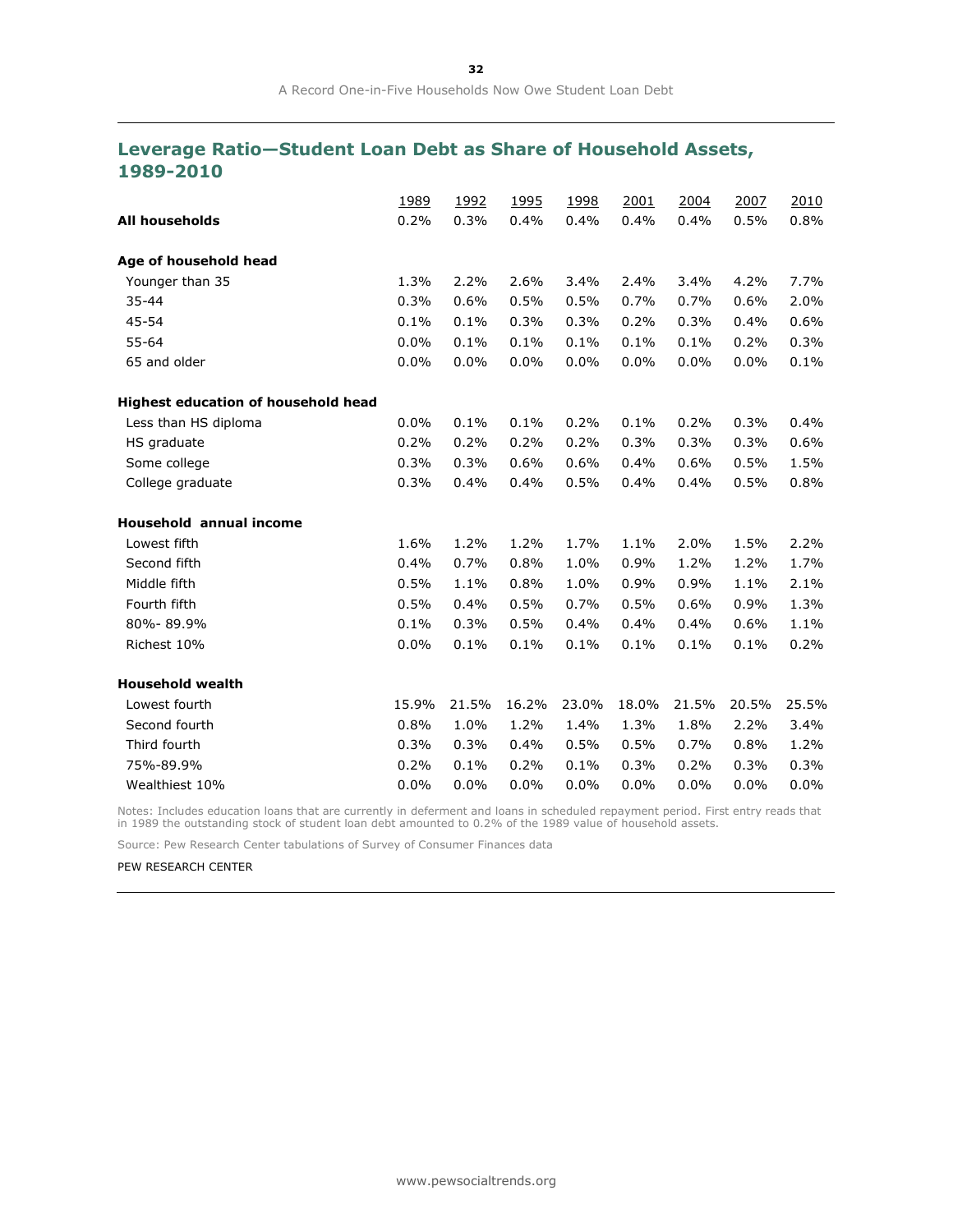## **Student Loan Debt as Share of All Household Debt, 1989-2010**

|                                     | 1989  | 1992  | 1995  | 1998  | 2001  | 2004  | 2007  | 2010  |
|-------------------------------------|-------|-------|-------|-------|-------|-------|-------|-------|
| <b>All households</b>               | 1.9%  | 2.4%  | 2.6%  | 3.1%  | 2.9%  | 2.8%  | 3.4%  | 5.0%  |
| Age of household head               |       |       |       |       |       |       |       |       |
| Younger than 35                     | 4.0%  | 5.9%  | 6.3%  | 9.5%  | 6.9%  | 7.3%  | 9.5%  | 15.0% |
| $35 - 44$                           | 1.3%  | 2.1%  | 1.8%  | 1.9%  | 3.2%  | 2.6%  | 2.2%  | 5.4%  |
| 45-54                               | 1.3%  | 0.6%  | 2.0%  | 1.9%  | 1.4%  | 1.8%  | 2.3%  | 3.1%  |
| $55 - 64$                           | 0.6%  | 1.1%  | 0.9%  | 1.6%  | 1.4%  | 1.5%  | 1.8%  | 2.5%  |
| 65 and older                        | 0.4%  | 0.8%  | 0.5%  | 0.2%  | 0.0%  | 0.7%  | 0.5%  | 0.9%  |
| Highest education of household head |       |       |       |       |       |       |       |       |
| Less than HS diploma                | 0.5%  | 0.7%  | 0.8%  | 1.2%  | 0.8%  | 1.2%  | 1.7%  | 1.8%  |
| HS graduate                         | 1.4%  | 1.4%  | 1.3%  | 1.1%  | 2.0%  | 1.7%  | 1.7%  | 2.9%  |
| Some college                        | 1.9%  | 1.7%  | 4.0%  | 3.3%  | 2.4%  | 3.2%  | 2.9%  | 6.2%  |
| College graduate                    | 2.3%  | 3.1%  | 2.9%  | 3.9%  | 3.6%  | 3.2%  | 4.3%  | 5.6%  |
| Household annual income             |       |       |       |       |       |       |       |       |
| Lowest fifth                        | 17.8% | 9.3%  | 10.4% | 14.3% | 8.4%  | 12.7% | 11.6% | 12.1% |
| Second fifth                        | 3.7%  | 5.1%  | 5.8%  | 6.7%  | 6.7%  | 6.1%  | 6.7%  | 7.9%  |
| Middle fifth                        | 3.2%  | 6.5%  | 4.3%  | 5.1%  | 4.7%  | 4.1%  | 4.7%  | 8.1%  |
| Fourth fifth                        | 2.3%  | 1.7%  | 2.2%  | 2.8%  | 2.8%  | 2.9%  | 3.6%  | 4.8%  |
| 80%-89.9%                           | 0.6%  | 1.5%  | 2.4%  | 2.1%  | 1.9%  | 1.7%  | 2.8%  | 5.0%  |
| Richest 10%                         | 0.6%  | 0.6%  | 0.8%  | 1.4%  | 1.6%  | 1.1%  | 1.4%  | 2.1%  |
| <b>Household wealth</b>             |       |       |       |       |       |       |       |       |
| Lowest fourth                       | 14.6% | 20.2% | 16.0% | 20.5% | 18.1% | 20.1% | 19.0% | 20.1% |
| Second fourth                       | 1.8%  | 2.1%  | 2.3%  | 2.7%  | 2.6%  | 3.3%  | 3.8%  | 5.3%  |
| Third fourth                        | 1.0%  | 1.1%  | 1.3%  | 2.0%  | 2.0%  | 2.2%  | 2.6%  | 3.3%  |
| 75%-89.9%                           | 1.4%  | 0.7%  | 1.6%  | 0.6%  | 1.9%  | 1.3%  | 1.6%  | 1.9%  |
| Wealthiest 10%                      | 0.2%  | 0.5%  | 0.4%  | 0.5%  | 0.8%  | 0.2%  | 0.8%  | 0.5%  |

Notes: Includes education loans that are currently in deferment and loans in scheduled repayment period. First entry reads that in 1989 the outstanding stock of student loan debt amounted to 1.9% of 1989 total household debt.

Source: Pew Research Center tabulations of Survey of Consumer Finances data